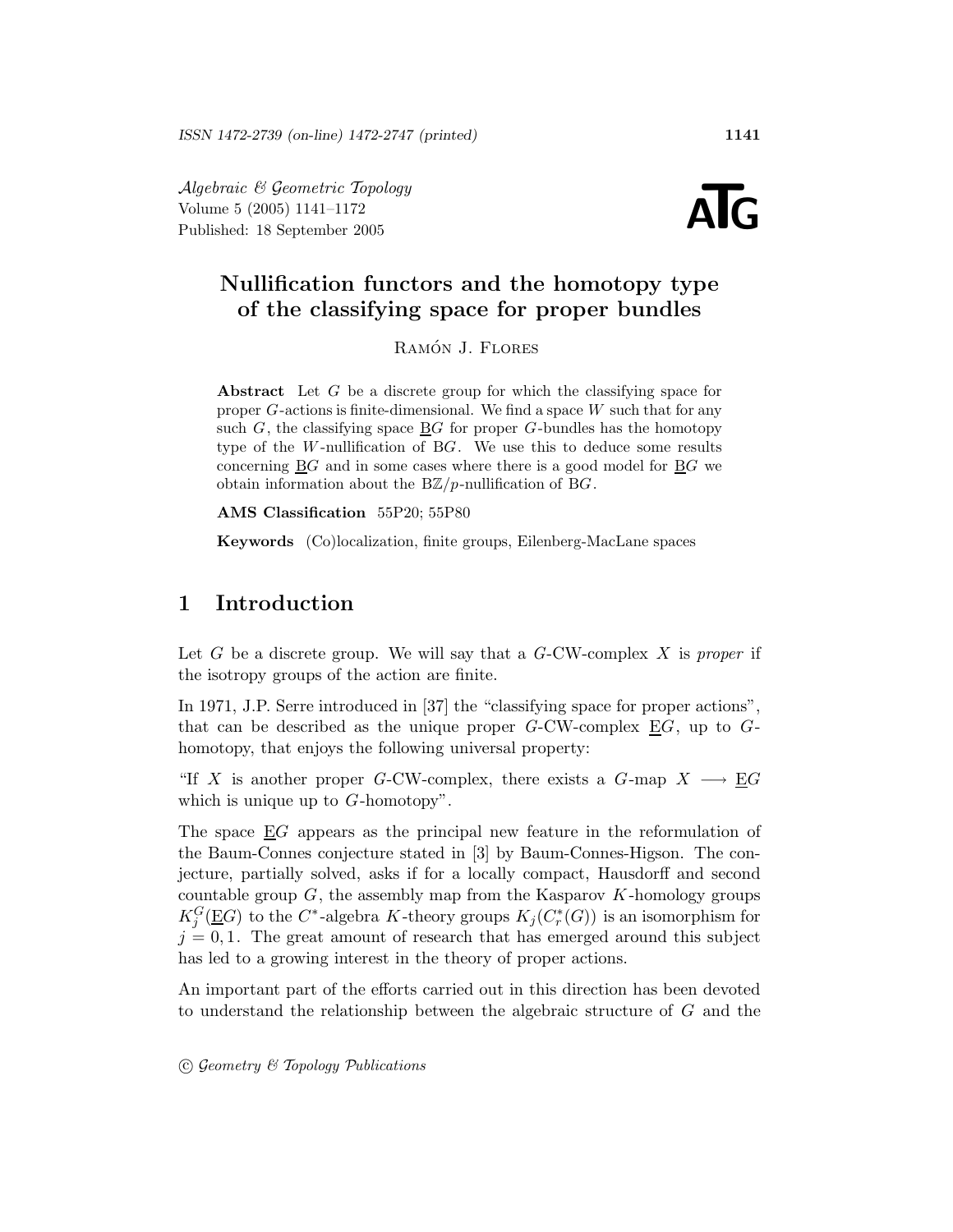homotopy-theoretic properties of  $\underline{E}G$  and its quotient space  $\underline{E}G/G$ , which is currently denoted by  $\underline{B}G$ . Probably the greatest success has been reached by interpreting correctly finiteness group-theoretic conditions over G in order to build models of  $EG$  enjoying various types of finiteness conditions. See ([28], section 5) for an excellent survey on this topic.

In the same way that happens with classical  $G$ -actions, the importance of  $EG$ and in particular of BG does not come only because they reflect geometrically the algebraic properties of the group  $G$ , but because the importance of these spaces in the theory of G-bundles. Baum-Connes-Higson already pointed out that  $BG$  classifes proper  $G$ -bundles (see [3], definition 8), and they described how to obtain them by making pullback on maps  $X \longrightarrow BG$ , a method of a clear classical flavor. Moreover, if  $G$  is a group for which Baum-Connes conjecture holds, the knowledge of the homotopical structure of  $BG$  plays a rôle in the computation of the K-theory of  $C^*(G)$ , and in general gives information about the integral homology of  $G$ . See ([28], section 8) for details about these results.

The most important attempt made so far to understand the homotopy type and properties of  $\underline{B}G$  is the paper of Leary-Nucinkis [24]. In it, the authors prove that for every CW-complex X there exists a discrete group  $G_X$  such that  $\underline{B}G_X$  is homeomorphic to X. This "Kan-Thurston-like" result is proved using essentially tools of the theory of graph of groups. As a by-product, they obtain a precise description of the fundamental group of BG and a construction of BG for some subgroups of right-angled Coxeter groups.

Although these results have been very useful for us (particularly the formula for the fundamental group), our approach to the homotopy type of  $\underline{B}G$  has been different, and has been carried out with pure homotopy-theoretic tools. Our idea is to find a functor  $F$  in the topological category that transforms models of BG on spaces that are homotopy equivalent to models of BG. This functor have enough good properties in order to read information about  $\underline{B}G$  from  $B$ and vice versa.

The appropriate functor turns to be a nullification; a tool that was introduced by Bousfield in [4] in order to study periodic phenomena in unstable homotopy (in fact, he called it "periodization"), and that has been widely used since then. The utility of this functor in this context comes from the fact that it will allow us to apply all the machinery of localization developed in the 90's by Bousfield himself  $[4, 5]$ , Dror-Farjoun  $[13]$ , Chachólski  $[8]$  and others.

Our main result is the following:

**Theorem 3.2** Let G be a discrete group such that there exists a finitedimensional model for <u>B</u>G. Let  $W_{\infty}$  denote  $\sqrt{B\mathbb{Z}/p}$ , where the wedge is in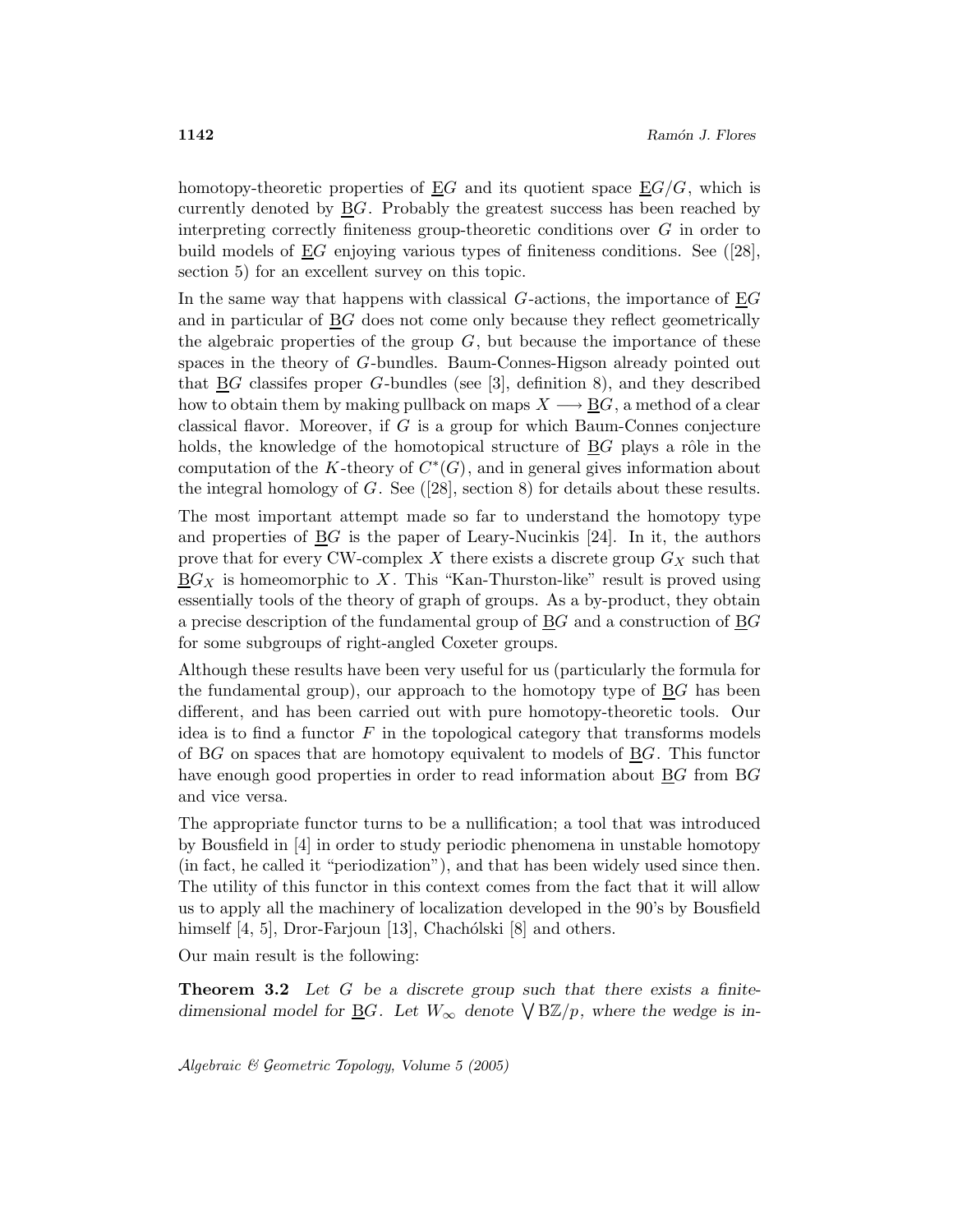dexed by all primes. Then we have a homotopy equivalence  $\mathbf{P}_{W_{\infty}} BG \simeq \underline{BG}$ , where  $\mathbf{P}_{W_{\infty}}$  denotes the  $W_{\infty}$ -nullification functor.

Observe that the condition concerning the existence of a model of BG with finiteness conditions is not too restrictive, in account of the great quantity of groups that have recently appeared for which these conditions hold.

Now we describe in more detail the contents of each of the sections of the paper, and in particular we will comment a little bit the consequences of the main theorem.

In section 2 we review the needed background and results concerning proper actions, and we construct a particular model for the classifying space for families  $E_{\mathcal{F}}G$  that will be very useful in the rest of the work; as a fundamental byproduct, we also obtain an appropriate model for  $B_{\mathcal{F}}G$ .

Section 3 constitutes the bulk of the work, because it is devoted to the proof of the main theorem we stated before. The technique is the following: we apply the functor  $\mathbf{P}_{W_{\infty}}$  to a suitable model of BG, and we obtain that it is homotopy equivalent to the  $W_{\infty}$ -nullification of the nerve of some small category that only depends on G. This nerve turns out to be the model built in the previous section for  $\underline{B}G$ , and we finish by checking that in the conditions of the theorem  $\underline{\mathrm{B}}G$  is  $W_{\infty}$ -null.

The rest of the paper is devoted to take out some consequences of the main theorem. So, in section 4 we describe the behaviour of the functor  $\underline{B}$  with respect to various fundamental constructions in homotopy theory, namely products, wedges or colimits. Moreover, we identify in some cases the universal cover of  $\underline{B}G$  and we obtain some conditions about preservation of fibrations under passing to classifying spaces.

We begin the following section with a short new proof of the well-known fact that if G is a locally finite group which cardinal is smaller than  $\aleph_{\omega}$ ,  $\underline{B}G$  is contractible (indeed, the statement is true for all locally finite groups, see [11]). Later, we treat the case of groups for which the normalizer condition holds, an ample class of discrete groups that include, for example, all the nilpotent groups. We prove that if a group  $G$  in this class admits a finite-dimensional model for  $\underline{B}G$ , then  $\underline{B}G \simeq \underline{B}H$  for some quotient group H that we identify. In particular, in this case  $\underline{B}G$  is nilpotent as a space if G is nilpotent as a group. We finish this paragraph by studying the  $B\mathbb{Z}/p$ -nullification of classifying spaces of supersoluble groups.

In section 6 we take the opposite point of view, showing that the main theorem can give information in the two directions. More concretely, we focus our attention on groups of isometries of the real plane, and taking profit of well-known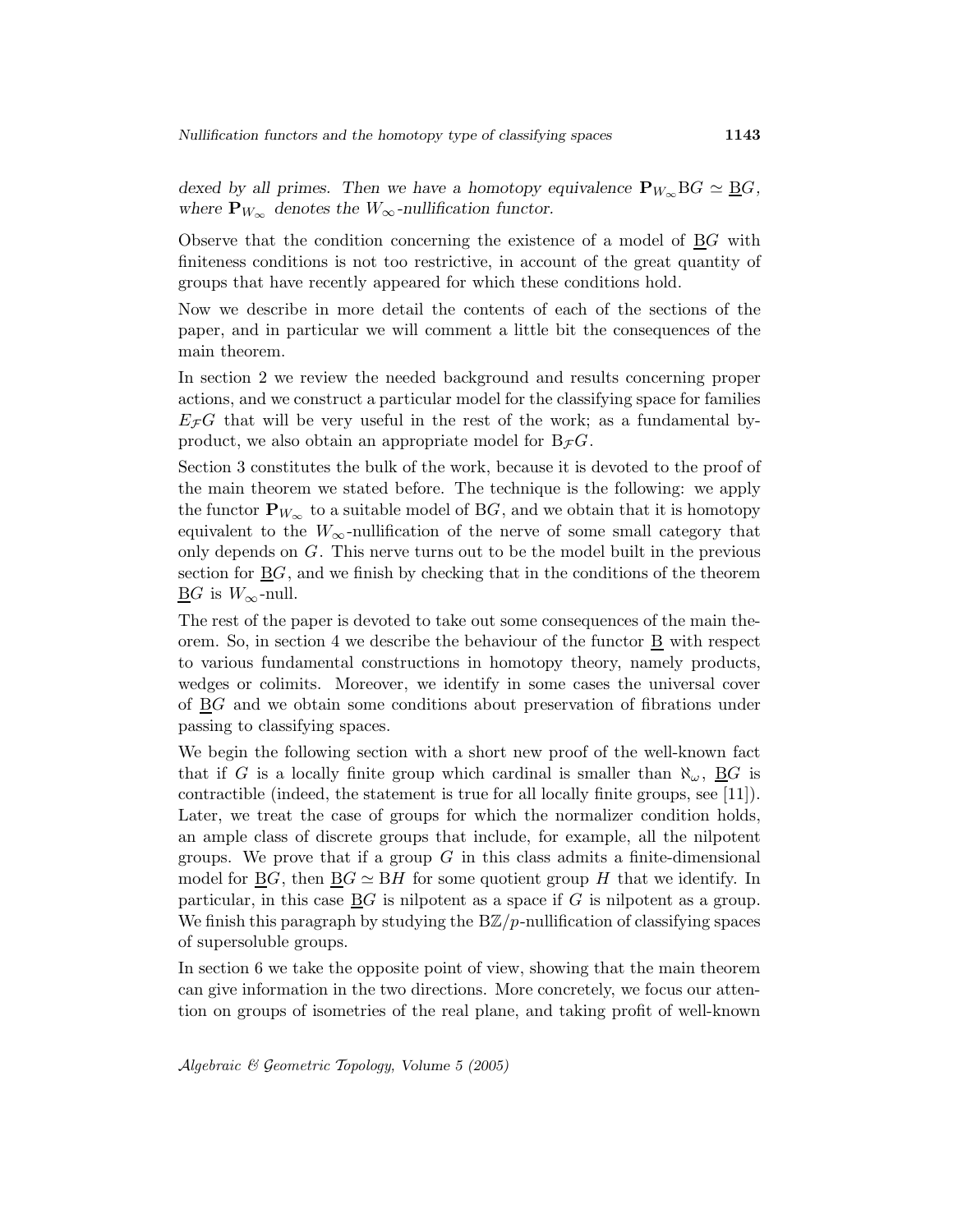geometric properties of them we obtain via  $\underline{B}G$  a lot of information on the  $B\mathbb{Z}/p$ -nullification of their classifying spaces.

Last section is devoted to the study of a canonical map  $BG \longrightarrow B_{\mathcal{F}}G$  (defined previously) that always relates the classical and proper classifying spaces. More concretely, we prove that the homotopy fiber of that map can be described as a homotopy colimit of classifying spaces of groups of  $\mathcal F$  over a contractible category. We finish by proving a technical and interesting statement that appears in the proof and concerns the localization of a comma category.

Acknowledgements I wish to thank Carles Broto, for turning my attention to proper actions and the world of Geometric Group Theory, and for all the time we have spent discussing about these topics. The results about crystallographic groups were motivated by a suggestion of Ian Leary, whom I acknowledge his interest in my work. I am also grateful to Emmanuel Dror-Farjoun, who pointed out some very useful observations that enriched the results of last section. Finally, I would like to thank the Institute Galilée, Université Paris XIII, for their hospitality in the seven months I spent there, and the referee, for the detailed report and numerous suggestions. The author is partially supported by MCYT grant BFM2001-2035.

## 2 Useful models for  $E_{\mathcal{F}}G$  and  $B_{\mathcal{F}}G$

We will begin by recalling the definition of the classifying space for families. Further information about proper actions and their classifying spaces can be found in [3], [24], [33], or [12].

**Definition 1** Suppose  $\mathcal F$  is a family of subgroups of a discrete group G that is closed under conjugation and taking subgroups. We will say that a G-CWcomplex Y is a model for  $E_{\mathcal{F}}G$  if the isotropy group of each point belongs to F and for each  $H \in \mathcal{F}$ , the fixed-point space  $Y^H$  is contractible.

The G-space  $E_{\mathcal{F}}G$  is characterized by the following universal property:

**Proposition 2.1** If X is a model for  $E_{\mathcal{F}}G$ , then for each G-CW-complex Y whose isotropy groups lie in  $\mathcal F$  there is a map  $Y \longrightarrow X$  which is unique up to  $G$ homotopy. Moreover, two models for  $E_{\mathcal{F}}G$  are always G-homotopy equivalent. Conversely, if X is a G-CW-complex for which this universal property holds, X is a model for  $E_{\mathcal{F}}G$ .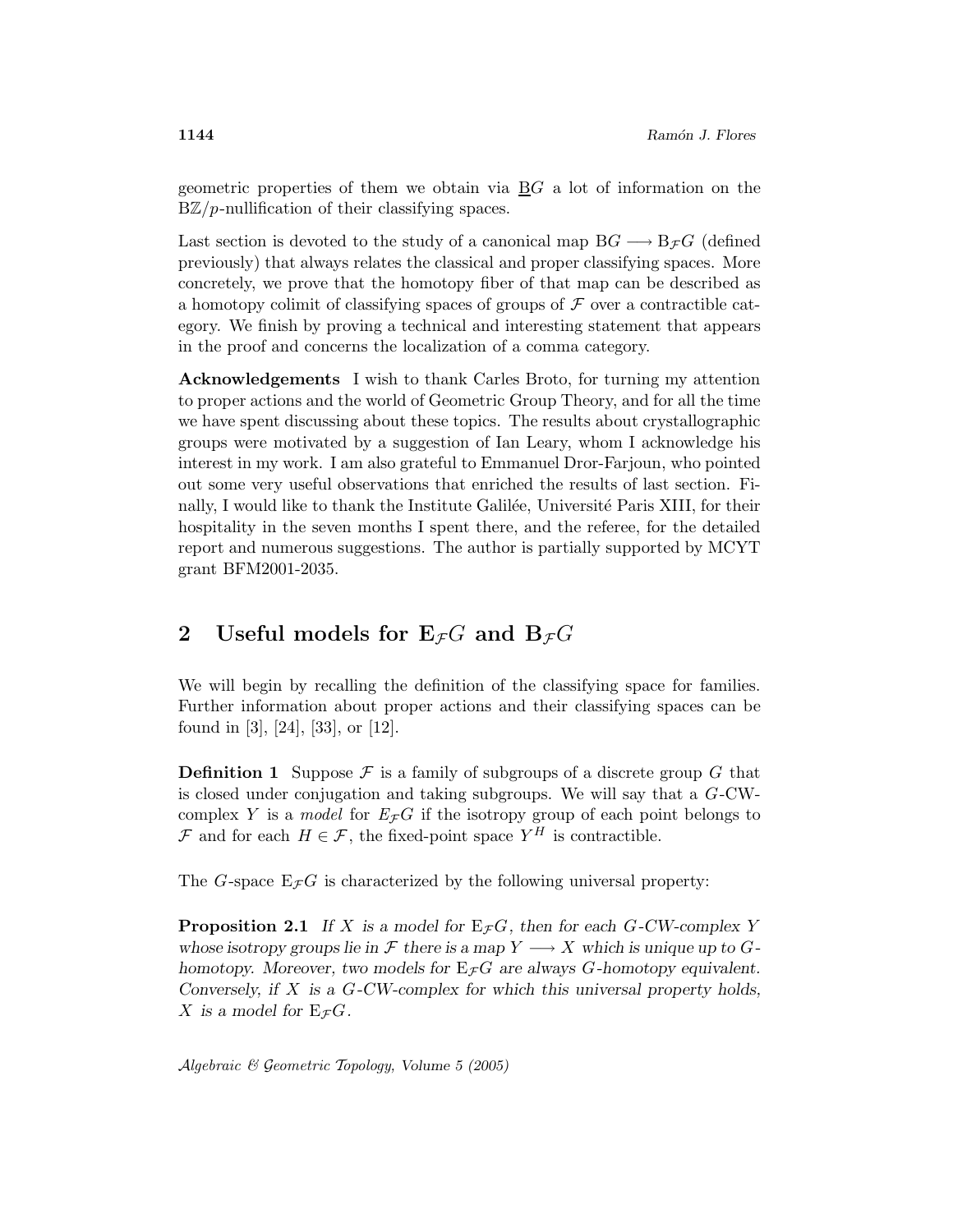The quotient space  $E_{\mathcal{F}}G/G$  is usually denoted by  $B_{\mathcal{F}}G$ . As  $E_{\mathcal{F}}G$  is unique up to G-homotopy equivalence,  $B_{\mathcal{F}}G$  is unique up to homotopy equivalence; see ([24], section 2) for a review of the main properties of  $B_{\mathcal{F}}G$ .

If there is no explicit mention against it, we will suppose from here that  $\mathcal F$  is the family of finite subgroups of G. In this case, it is standard to denote  $E_{\mathcal{F}}G$ and  $B_{\mathcal{F}}G$  by EG and BG, respectively. In particular, it can be seen that every group homomorphism  $G \longrightarrow G'$  induces a  $G$ -map  $\underline{E}G \longrightarrow \underline{E}G'$  (respectively a map  $\underline{B}G \longrightarrow \underline{B}G'$ ) which is unique up to G-homotopy (respectively up to homotopy).

A number of geometric constructions for  $E_{\mathcal{F}}G$  and its quotient space is available in the literature (see section 4 of [27] for a description of some of them), but to describe the relationship between BG and  $B_{\mathcal{F}}G$  we will need to build these spaces as nerves of small categories. This is the main goal of this section.

Recall first the definition of the orbit category associated to a group G and a family of subgroups  $\mathcal{F}$ : the objects are the homogeneous spaces  $G/H$ , with  $H \in \mathcal{F}$ , and the morphisms are the G-maps. It is not hard to see that there is a bijective map

$$
Mor(G/K, G/H) = \{ g \in G \mid g^{-1}Kg \subseteq H \} / H
$$

given by  $f \longrightarrow f(eK)$ , where e is the identity element of G. The key definition we need for building the desired model of  $E \tau G$  is the following (see [15], section 2, for details):

**Definition 2** Let  $\mathcal{D}$  be a small category, **Cat** the category where the objects are the small categories and whose morphisms are functors, and  $f: \mathcal{D} \to \mathbf{Cat}$ a functor. The *Grothendieck construction*  $\mathbf{Gr}(f)$  associated to f is defined as the category whose objects are the pairs  $(d, x)$ , with  $x \in \mathcal{D}$  and  $x \in f(d)$ , and where a morphism  $(d, x) \rightarrow (d', x')$  is a pair  $(u, v)$  where  $u : d \rightarrow d'$  is a morphism in D and  $v: f(u)(x) \to x'$  is a morphism in  $f(d')$ . The composition is made in the obvious way.

The main feature of this construction, due to Thomason, is the following:

**Theorem 2.2** Let  $D$  be a small category,  $F : D \longrightarrow$  Cat a functor, and  $\mathbf{Gr}(F)$  the Grothendieck construction of F. Then there exists a natural weak homotopy equivalence:

 $N({\bf Gr}(F)) \simeq$  hocolim  $N(F)$ 

where N denotes the nerve.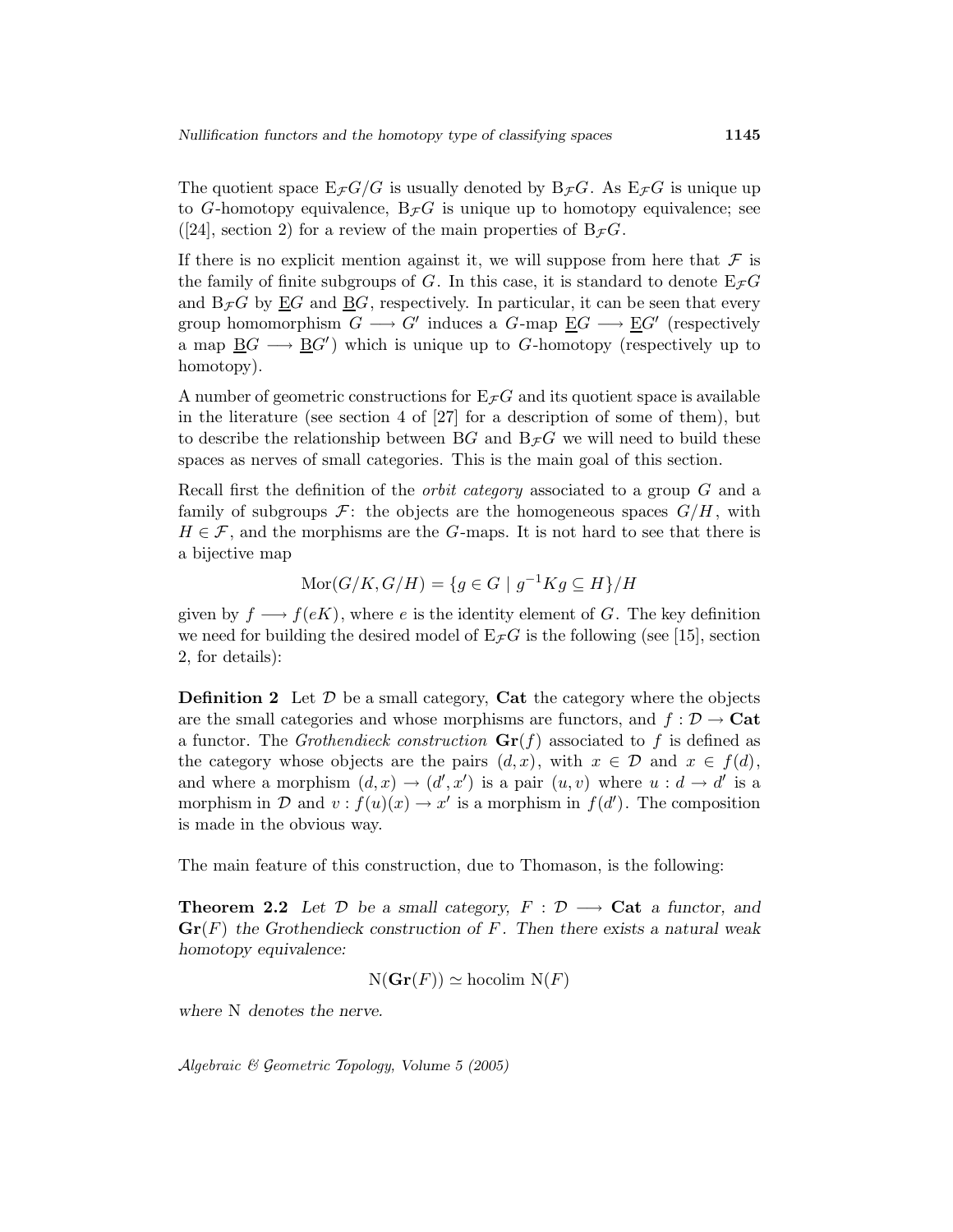Proof See [39], 1.2.

Now we can describe our model of the universal space  $E_{\mathcal{F}}G$ .

**Proposition 2.3** Let  $G$  be a discrete group. Consider the functor

 $R: \mathbf{O}_{\mathcal{F}} \longrightarrow \mathbf{Cat}$ 

that sends every homogeneous space  $G/H$  to the category  $G/H$  (whose objects are the elements of  $G/H$  and there is only identity morphisms), and the morphisms to the obvious functors. In these conditions, we have that the nerve of the Grothendieck construction of f is a model for  $E_{\mathcal{F}}G$ .

**Proof** For convenience, we will denote  $X = |N(Gr(R))|$ . This space has a natural action of  $G$  given by the left action of  $G$  in every homogeneous space  $G/H$ . We will prove firstly that for every  $x \in X$  the isotropy group  $G_x$  of x belongs to  $\mathcal{F}$ .

The action of  $G$  over  $X$  is simplicial and is induced from the action of  $G$  over the homogeneous spaces, so by definition of nerve we will only need to study the action of G over the vertices of X. Hence, let  $(G/H, a)$  be the pair associated with the vertex  $x$ . It is clear that

$$
G_x = \{ g \in G \mid gaH = aH \} = \{ g \in G \mid \exists h \in H \text{ s. t. } gah = a \}
$$

and this amounts to say that  $g \in aHa^{-1}$ . So,  $G_x = aHa^{-1}$ , that belongs to  $\mathcal F$ because  $H$  does.

Now we will see that for every  $K \in \mathcal{F}$ , the set of fixed points  $X^K$  is contractible. Now, a point on a simplex is fixed by a subgroup if and only if all vertices are fixed, because the action of  $G$  is defined over the vertices and then extended to the rest of the simplices by linearity.

So, consider a vertex  $x \in X$ . This point is fixed by the action of K if, given the pair  $(G/H, aH)$  associated to it, we have that, for every  $k \in K$ ,  $kaH = aH$ . Thus, we see that

$$
X^K = \bigcup_{H \in \mathcal{F}} \{ (G/H, aH) \mid a^{-1}Ka \subseteq H \} / H.
$$

So, for every element  $(G/H, aH) \in X^K$  there exists one and only one morphism  $(G/K,eK) \longrightarrow (G/H,aH)$ , or in other words,  $X^K$  can be identified with the nerve of the undercategory (in the sense of [30], II.6) associated to the element  $(G/K, eK)$  of the category  $\mathbf{Gr}(R)$ . This nerve is contractible, and then  $X^K$  is contractible too. So we are done.  $\square$ 

Algebraic & Geometric Topology, Volume 5 (2005)

 $\Box$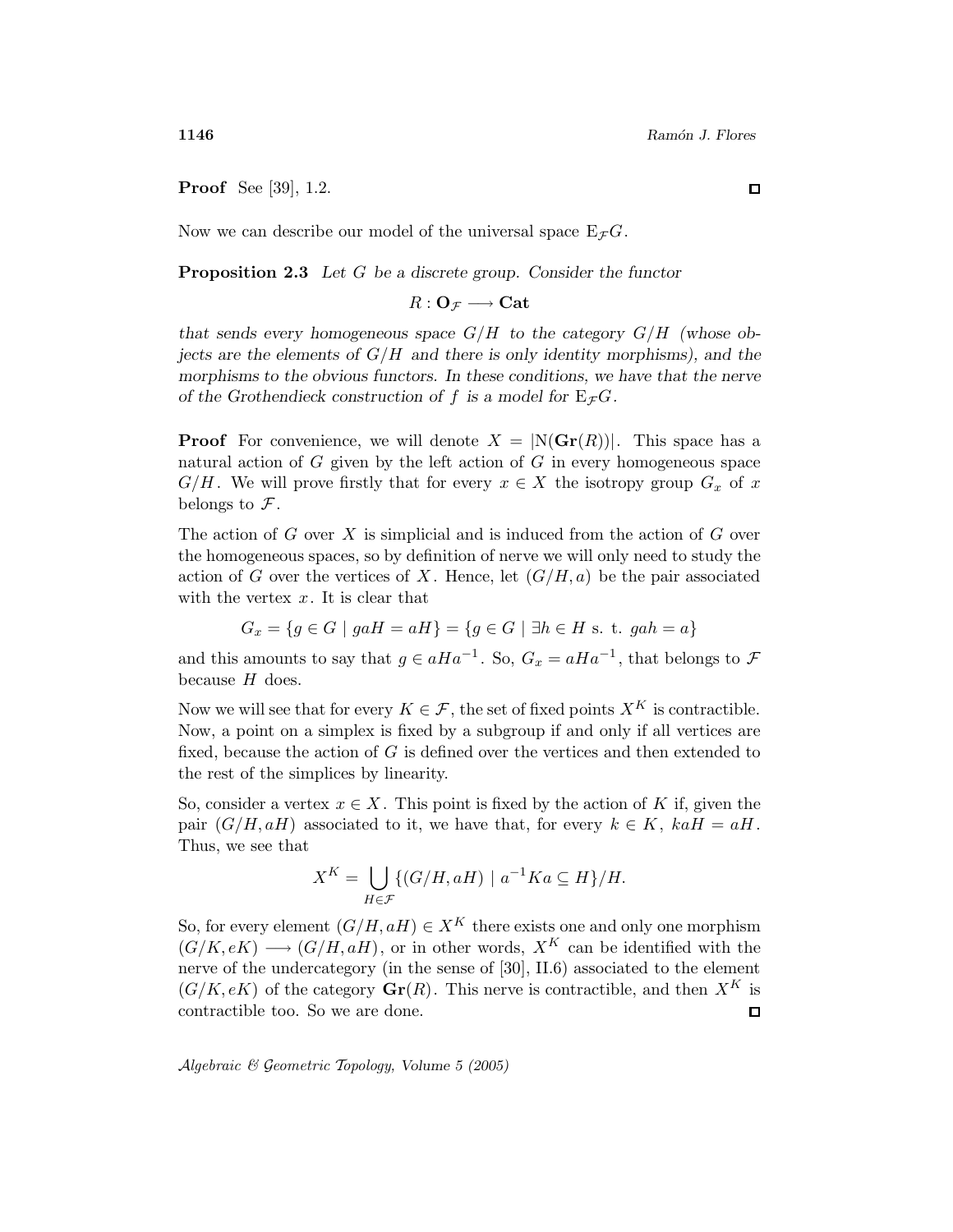Note that if we consider the action of G over  $\mathbf{Gr}(R)$  via functors, the objects of  $\mathbf{Gr}(R)/G$  are the homogeneous spaces  $G/H$ ,  $H < G$  finite, and the morphisms are the G-maps. So, this quotient category is identified in a natural way with the orbit category  $\mathbf{O}_{\mathcal{F}}$ , and in particular  $N(\mathbf{O}_{\mathcal{F}})$  is a model for  $B_{\mathcal{F}}G$ .

**Remark 2.4** Observe that if we take the realizations of the nerves of  $\mathbf{Gr}(R)$ and  $\mathbf{O}_{\mathcal{F}}$ , we obtain models of  $E_{\mathcal{F}}G$  and  $B_{\mathcal{F}}G$  in the category of (topological) spaces.

Remark 2.5 The idea of the construction comes from ([2], section 2), although they only describe it in the case of G finite, being  $\mathcal F$  the family of finite subgroups of  $G$ , and with another purpose. In the language of that paper, we have proved that X is the  $\mathcal F$ -approximation to a point.

We conclude this section with a modification of the previous models that will be useful in the sequel. So, if  $\{H_1,\ldots,H_n\}$  are subgroups of G that belong to  $\mathcal F$  and such that for every  $0 < i < n$  there exists a G-equivariant map  $G/H_i \longrightarrow G/H_{i+1}$ , we define  $G/H_1 \longrightarrow \ldots \longrightarrow G/H_n$  as the small category whose elements are *n*-uples  $(a_1H_1,\ldots,a_nH_n)$  such that for every  $0 < i < n$ there exists a G-equivariant map  $f_i: G/H_i \longrightarrow G/H_{i+1}$  with  $f_i(a_iH_i) =$  $a_{i+1}H_{i+1}$ , and whose morphisms are the identity maps. Now, if  $\Gamma$  is the poset category of non-degenerate simplices of  $N(\mathbf{O}_{\mathcal{F}})$ , we define a functor  $S: \mathbf{\Gamma}^{op} \longrightarrow$ Cat that takes the simplex represented by the chain of maps  $\{G/H_1 \longrightarrow \ldots \longrightarrow$  $G/H_n$ } to the category  $G/H_1 \longrightarrow ... \longrightarrow G/H_n$ , and the face maps to the obvious functors. Then we have the following:

**Proposition 2.6** In the previous conditions, hocolim<sub>Γ</sub>N(S) is a model for  $E_{\mathcal{F}}G$ , and  $N(\Gamma)$  is a model for  $B_{\mathcal{F}}G$ .

**Proof** By theorem 2.2, hocolim<sub>Γ</sub>N(S)  $\simeq$  N( $\mathbf{Gr}(S)$ ), and on the other hand, the left action of G over every homogeneous space  $G/H$ ,  $(H \in \mathcal{F})$  induces, via functors, another one over the categories  $G/H_1 \longrightarrow ... \longrightarrow G/H_n$ . Now, observe that  $N({\bf Gr}(S))$  is the subdivision (in the sense of [19], III.4) of  $N({\bf Gr}(R))$ , where  $R$  is the functor defined in proposition 2.3. In fact, if we take a nondegenerate simplex of  $N(\mathbf{Gr}(R))$  that is represented by a chain of morphisms  $(G/H_1, a_1H_1) \longrightarrow \ldots \longrightarrow (G/H_n, a_nH_n)$ , its barycenter is the vertex of the nerve N( $\mathbf{Gr}(S)$ ) represented by the object  $(\mathbf{G}/\mathbf{H}_1 \longrightarrow \ldots \longrightarrow \mathbf{G}/\mathbf{H}_{\mathbf{n}}, a_1H_1$  $\longrightarrow \dots \longrightarrow a_n H_n$  of  $\mathbf{Gr}(S)$ . Then, by ([21] prop. 12-14), there exists a homotopy equivalence  $|N({\bf Gr} R)| \simeq |N({\bf Gr} S)|$ , that is a G-equivalence by construction, and then N( $\mathbf{G}\mathbf{r}S$ ) is a model for  $E_{\mathcal{F}}G$ . A similar line of reason proves that  $N(S)$  is a model for  $B_{\mathcal{F}}G$ .  $\Box$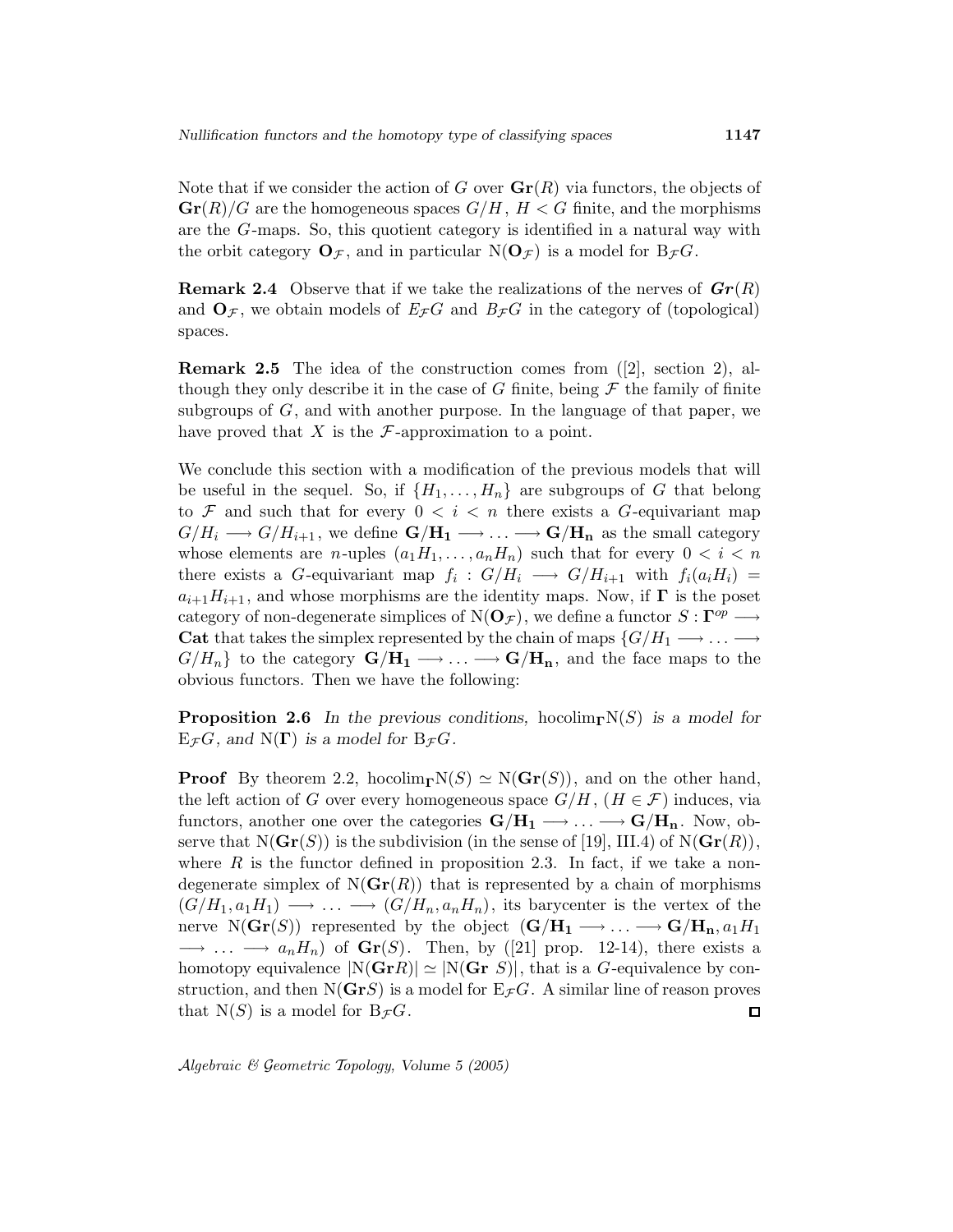The main advantage of these models is that they reconstruct  $E_{\mathcal{F}}G$  and  $B_{\mathcal{F}}G$  as homotopy colimits over a *poset* category, and in particular they have structure of simplicial complexes. These facts will be very useful in the final section.

### 3 BG is homotopy equivalent to a nullification

Let G be a discrete group,  $\mathcal F$  a family of subgroups of G closed under conjugation and taking subgroups. As a first step in our study of the relation between the classical and proper classifying spaces, we will describe a canonical map that always relates BG and  $B_{\mathcal{F}}G$ .

So, consider models of EG and  $E_{\mathcal{F}}G$ ; both of them are G-spaces, and then we can make the Borel construction  $EG \times_G E_{\mathcal{F}}G$ . Now, let  $p_1$  be the projection

$$
EG \times_G \mathbb{E}_{\mathcal{F}}G \xrightarrow{p_1} \mathbb{E}G/G \simeq \mathbb{B}G.
$$

The action of G over EG is free, so the map  $p_1$  is a fibration, and its homotopy fiber  $E_{\mathcal{F}}G$  is contractible. Thus,  $p_1$  is a homotopy equivalence, and  $E G \times_G E_{\mathcal{F}}G$ is a model of BG.

Consider now the projection over the second component

$$
EG \times_G \mathcal{E}_{\mathcal{F}}G \xrightarrow{p_2} \mathcal{E}_{\mathcal{F}}G/G \simeq \mathcal{B}_{\mathcal{F}}G.
$$

We have seen that  $EG \times_G E_{\mathcal{F}}G$  and  $E_{\mathcal{F}}G/G$  are respectively models for BG and  $B_{\mathcal{F}}G$ , and then  $p_2$  can be thought as a map  $BG \longrightarrow B_{\mathcal{F}}G$  that we will call f in the rest of the section. The map f is not a fibration in general, because the action of G over  $E_{\mathcal{F}}G$  is not free. In fact, if  $x \in B_{\mathcal{F}}G$ , we have that  $f^{-1}(x)$ has the homotopy type of EG  $\times_G G/H_x$ , being  $H_x$  the isotropy group of x, that belongs to F. Now,  $EG \times_G G/H_x$  is a model for  $BH_x$ , and hence all the fibers of the map  $f$  have the homotopy type of classifying spaces of groups of  ${\mathcal F}.$ 

This fact gave us the intuition that the map we have studied could encode a functorial way of passing from the usual classifying space of  $G$  to the classifying space for proper G-bundles, and what is more important, to obtain valuable information of the latter starting from the homotopy structure of BG, and viceversa. More concretely, we searched for a functor  $F$  such that the following conditions hold:

- (1)  $F$  "kills" the homotopy fiber of  $f$ .
- (2)  $F(f)$  is a weak equivalence.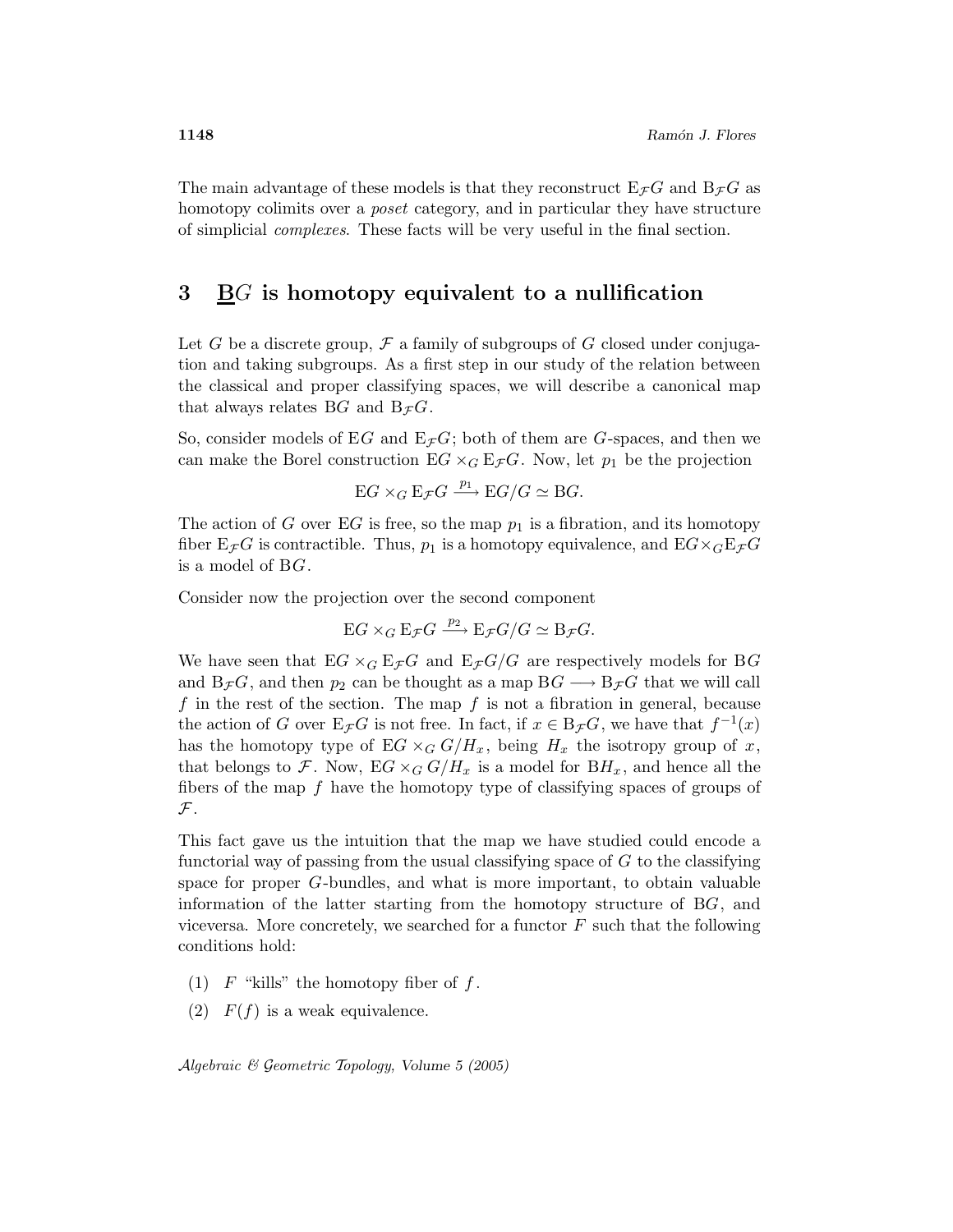### (3)  $F(\underline{B}G) \simeq \underline{B}G$ .

The two first conditions give the impression, according to ([13], 1.H.1 and 3.D.3), of F being a localization functor L in the sense of Dror-Farjoun, and in fact, the functor we have found has been the A-nullification functor with respect to a certain space A. For the main properties of these functors you can look at [4], [8] or [13], although we will recall here the definition.

Let A and X be spaces; X is said A-null if the mapping space map( $A, X$ ) is homotopy equivalent to X via the inclusion of constant maps  $X \longrightarrow \text{map}(A, X)$ . The A-nullification of X is a functor  $P_A$  : Spaces  $\longrightarrow$  Spaces that takes every space X to an A-null space  $P_A X$  such that there exists a universal map  $X \longrightarrow P_A X$  which induces a weak homotopy equivalence

$$
\text{map}(\mathbf{P}_A X, Y) \simeq \text{map}(X, Y)
$$

for every A-null space Y. It can be seen that any other A-null space X for which the last property holds is indeed homotopy equivalent to  $P_A X$ . So, we have defined a functor in the category of unpointed spaces (that can also be defined in the category of pointed spaces, although we we will only work here with unpointed spaces), which is always coaugmented and idempotent, and kills the structure of X that "depends" on A. In fact,  $P_A X$  is the localization of X with respect to the constant map  $A \longrightarrow *$ , and the spaces X for which  $P_A X$ is contractible are called A-acyclic.

Consider now the set of all prime numbers  $\{p_1, p_2, p_3 \ldots\}$  with the usual order, and let X be a space. In the remaining of the paper we will denote by  $W_n$  the space  $B\mathbb{Z}/p_1 \vee \ldots \vee B\mathbb{Z}/p_n$ , and by  $W_{\infty}$  the wedge  $\bigvee B\mathbb{Z}/p$  extended over of the all prime numbers. The next key lemma is one strong reason that suggests that the  $W_{\infty}$ -nullification is the functor we need.

#### **Theorem 3.1** If G is a finite group, then  $\mathbf{P}_{W_{\infty}} BG$  is contractible.

**Proof** A point is always null, so we only need to prove that for every  $W_{\infty}$ -null space X there is an equivalence  $X \simeq \text{map}(\mathbf{P}_{W_{\infty}}\text{B}G, X)$ . But the  $W_{\infty}$ -null spaces are, in particular,  $W_n$ -null for every n; hence,

$$
\text{map}(\mathbf{P}_{W_{\infty}}BG, X) \simeq \text{map}(BG, X) \simeq \text{map}(\mathbf{P}_{W_n}BG, X)
$$

for every *n*. Now, suppose that  $|G| = p_{j_1}^{n_1}$  $\frac{n_1}{j_1} p_{j_2}^{n_2}$  $j_2^{n_2} \ldots p_{j_m}^{n_m}$ , with  $j_1 < \ldots j_m$ . Because of ([17], 3.3), we know that  $\mathbf{P}_{W_k}$ BG is contractible for every  $k \geq j_m$ . This implies

$$
\text{map}(\mathbf{P}_{W_{\infty}}BG, X) \simeq \text{map}(\mathbf{P}_{W_n}BG, X) \simeq X
$$

as we claimed.

Algebraic & Geometric Topology, Volume 5 (2005)

 $\Box$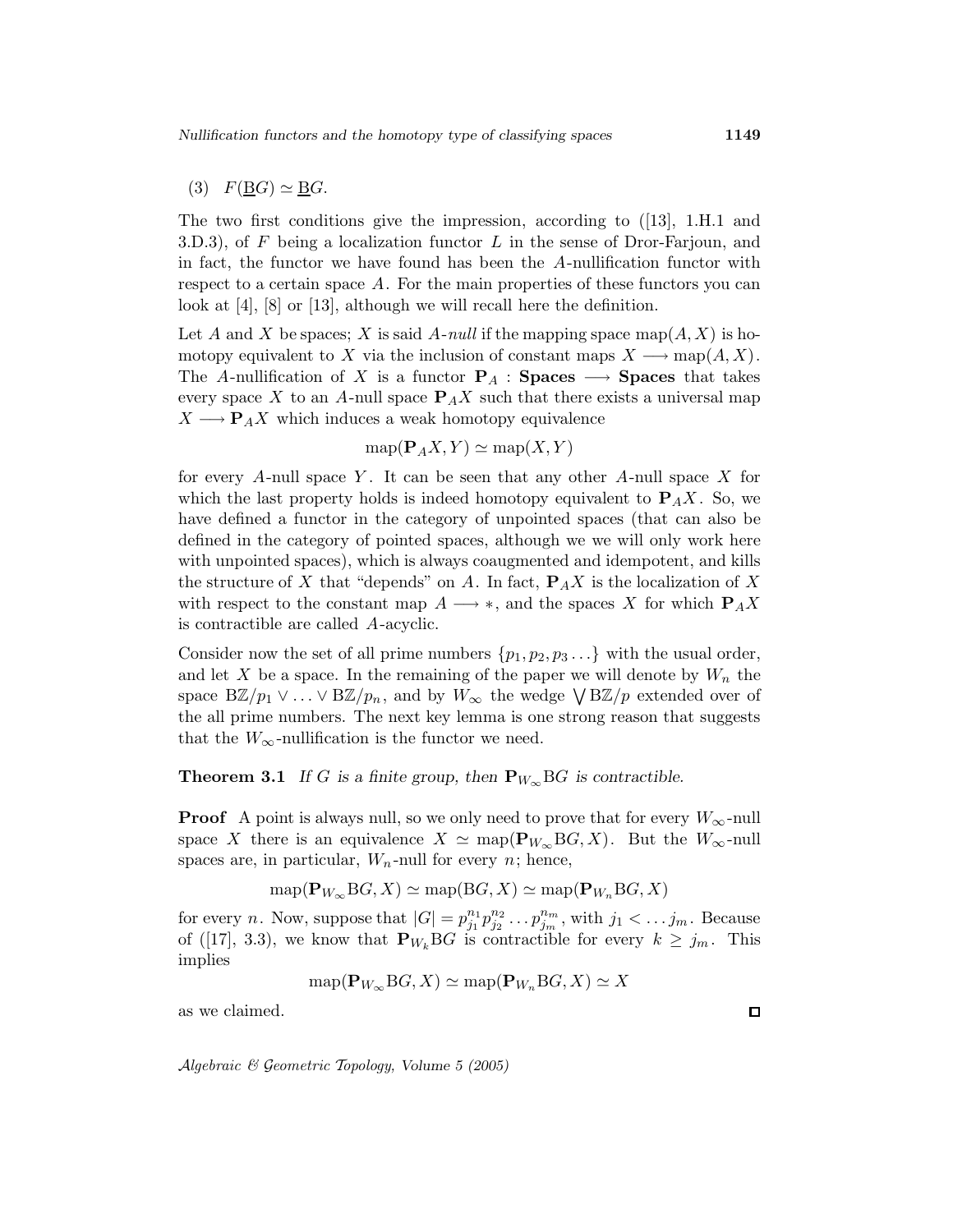Now suppose that  $G$  is a discrete group; we are in position of stating our main theorem:

**Theorem 3.2** Let G be a group such that there exists a finite-dimensional model for  $\underline{B}G$ , and let  $W_{\infty}$  be as before; we have that  $\underline{B}G$  is homotopy equivalent to  $\mathbf{P}_{W_{\infty}} BG$ .

**Proof** Consider the model of  $EG$  given in section 2 as the realization of the nerve of the Grothendieck construction of a functor

$$
R:\mathbf{O}_{\mathcal{F}}\longrightarrow\mathbf{Cat}
$$

described there. We have seen that  $EG \times_G \underline{EG}$  is a model of BG, so using theorem 2.2 we obtain

$$
BG \simeq EG \times_G \underline{E}G \simeq EG \times_G (\text{hocolim}_{\mathbf{O}_{\mathcal{F}}} R) \simeq \text{hocolim}_{\mathbf{O}_{\mathcal{F}}} (EG \times_G R(-))
$$

where the previous equivalence is a simple application of  $([16], 6.5)$ . Now, if we apply the nullification functor  $\mathbf{P}_{W_{\infty}}$  to the previous string of equivalences, we obtain a weak equivalence  ${\bf P}_{W_\infty}$ B $G \simeq {\bf P}_{W_\infty}$ hocolim ${\bf o}_{\mathcal{F}}(EG \times_G R(-))$ , and the latter is equivalent, by ([13] 1.H.1), to  ${\bf P}_{W_{\infty}}$ hocolim ${\bf O}_{\mathcal{F}}{\bf P}_{W_{\infty}}(EG \times_G R(-))$ . Observe that the spaces that appear in the target of the functor

$$
EG \times_G N(R(-)) : \mathbf{O}_{\mathcal{F}} \longrightarrow \mathbf{Spaces}
$$

have the homotopy type of classifying spaces of finite subgroups of G. Hence, if we apply the previous proposition, we have that  ${\bf P}_{W_{\infty}} \circ (EG \times_G R(-))$  is equivalent to the constant functor, and then

$$
\mathbf{P}_{W_{\infty}}\mathrm{B}G\simeq \mathbf{P}_{W_{\infty}}\mathrm{hocolim}_{\mathbf{O}_{\mathcal{F}}}*\simeq \mathbf{P}_{W_{\infty}}(\mathrm{N}(\mathbf{O}_{\mathcal{F}}))\simeq \mathbf{P}_{W_{\infty}}(\underline{\mathrm{B}}G).
$$

Then, by the solution of Miller to the Sullivan conjecture [31], we know that the space map( $W_{\infty}$ ,  $\underline{B}G$ ) is homotopy equivalent to  $\underline{B}G$ , and hence  $\underline{B}G$  is  $W_{\infty}$ -null. This means that  $\mathbf{P}_{W_{\infty}}\underline{B}G$  is homotopy equivalent to  $\underline{B}G$ , and we are done.  $\square$ 

The following generalization, that will be widely applied in section 6, is an immediate consequence of the proof of the previous theorem:

**Corollary 3.3** If  $F$  is a family of finite subgroups of  $G$  closed under conjugation and taking subgroups, and  $P_A$  is a nullification functor such that  $P_A BH \simeq *$  for every  $H \in \mathcal{F}$ , then the map  $f : BG \longrightarrow B_{\mathcal{F}}G$  is an equivalence after A-nullification.

If we particularize for the family of all the finite groups, we obtain the following: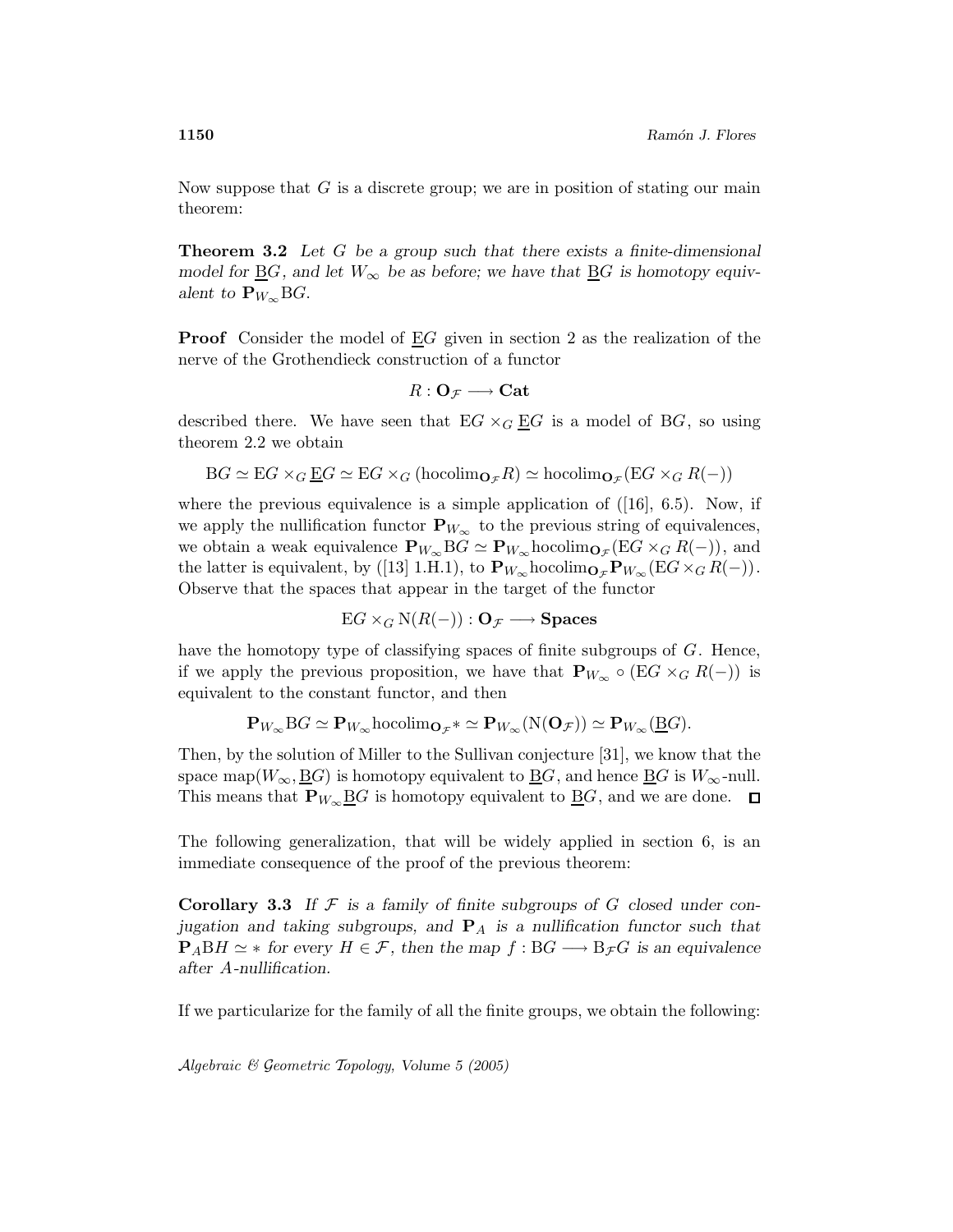**Corollary 3.4** If G is a discrete group, the classifying spaces BG and  $\underline{B}G$ are always equivalent after  $W_{\infty}$ -nullification; moreover, the map f that was described at the beginning of this section is, in fact, equivalent to the  $W_{\infty}$ nullification map if  $G$  admits a finite-dimensional model for  $\underline{B}G$ .

**Proof** The fact that BG and  $B_{\mathcal{F}}G$  are  $\mathbf{P}_{W_{\infty}}$ -equivalent is a particular case of the previous corollary. For the second statement, if we have the fibration

$$
\mathbf{Fib}f \longrightarrow BG \longrightarrow B_{\mathcal{F}}G
$$

(where Fibf stand for the homotopy fibre of f), the base is  $W_{\infty}$ -null, and then by ([13], 3.D.3) the fibration is preserved under  $W_{\infty}$ -nullification. Now the result is an easy consequence of ([8], 14.2).  $\Box$ 

It is worth to point out that the finiteness conditions under which the main theorem holds is that there exists a model of  $\underline{B}G$  for which  $map_*(W_\infty, \underline{B}G)$ is weakly contractible. This is weaker than having a finite-dimensional model for BG, but the condition that will always hold for the groups that appear in the rest of this note will be the latter, because it is the usual one that appears in the literature of Geometric Group Theory. It would be interesting to find cohomological conditions to be a Miller space (that is, spaces  $X$  for which map( $B\mathbb{Z}/p$ ,  $X$ )  $\cong X$ ) for all the primes at the same time, because we could then apply the theorem to these spaces. Recall that there already exist wellknown cohomological conditions of this kind for isolated primes, as for example the Lannes-Schwartz Theorem [23].

On the other hand, we cannot expect that theorem 3.2 holds for any G. To see this, take a space X which is not  $W_{\infty}$ -null. According to [24], there exists a discrete group  $G$  such that  $X$  is a model for  $BG$ ; so our result does not hold for G.

We finish this section by showing that the discreteness of  $G$  is necessary in theorem 3.2.

**Example 3.5** Let us consider the classifying space of  $S^1$ . As the circle is compact, the classifying space for proper  $S<sup>1</sup>$ -bundles is a point by definition. On the other hand, consider the rationalization map  $BS^1 \longrightarrow K(\mathbb{Q}, 2)$ . By the homotopy long exact sequence, the homotopy fibre of this map has the homotopy type of  $K(\oplus \mathbb{Z}_{p^{\infty}},1)$ , where the direct sum runs over all primes. As every Prüfer group  $\mathbb{Z}_{p^{\infty}}$  is a colimit of a telescope of injections between pgroups, the results ([13] 1.D.3) and ([17], 3.3) imply that  ${\bf P}_{W_{\infty}}K(\oplus\mathbb{Z}_{p^{\infty}},1)$  is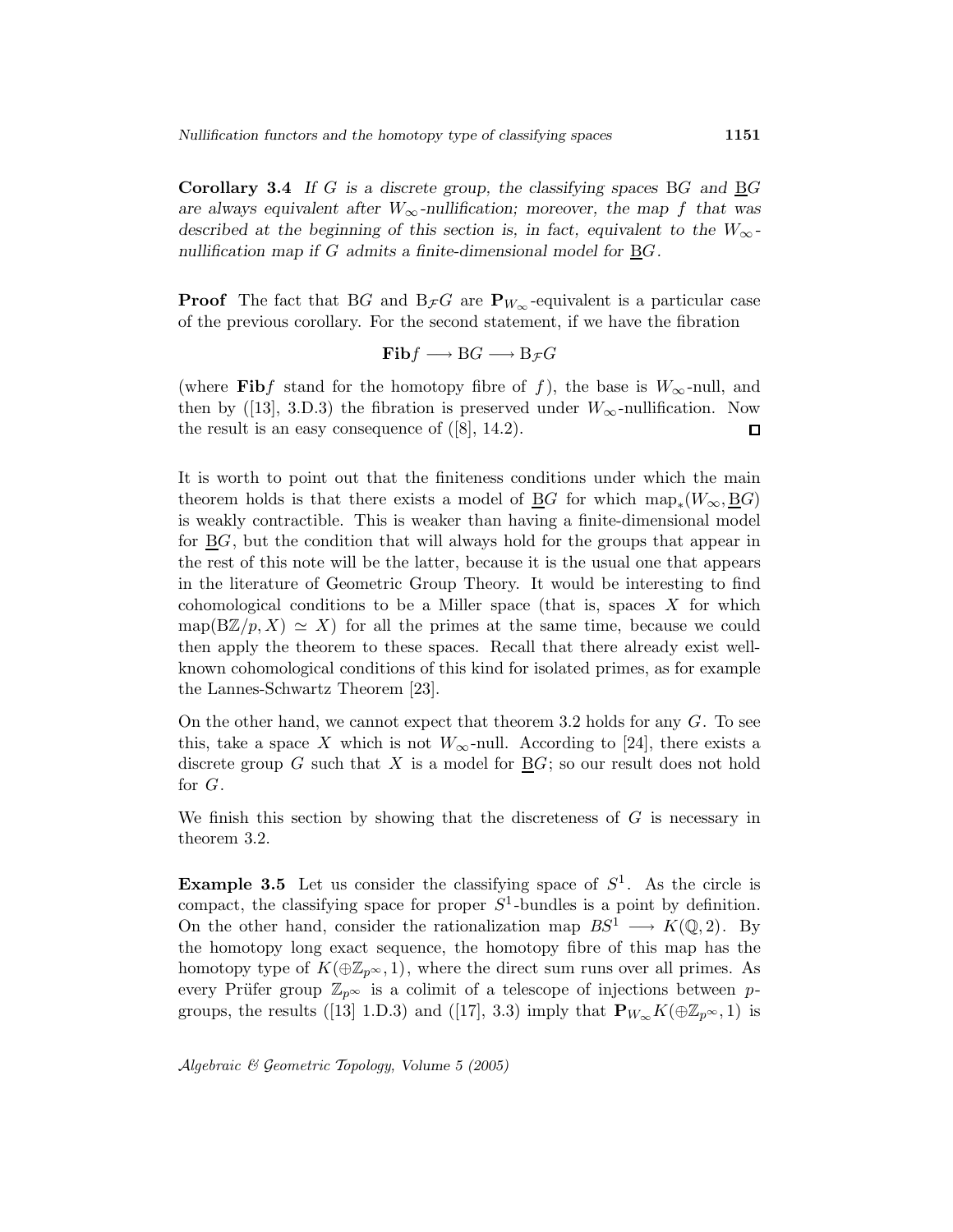contractible. Then, by ([13] 1.H.1) the rationalization is preserved by  $W_{\infty}$ nullification, and as  $K(\mathbb{Q}, 2)$  is clearly  $W_{\infty}$ -null, we have that  $\mathbf{P}_{W_{\infty}}BS^1 \simeq$  $K(\mathbb{Q}, 2)$ , which is non-contractible. In fact, it seems plausible to conjecture that the  $W_{\infty}$ -nullification of the classifying space of a compact Lie group is homotopy equivalent to its rationalization.

### 4 The homotopy type of  $\underline{B}G$

In this paragraph we are going to prove some interesting consequences that the main theorem 3.2 has over the homotopy type of  $BG$ . Essentially, the idea is to use properties of the nullification functors for describing the classifying space for G-proper bundles.

**Remark 4.1** From now on, we particularize for the case  $\mathcal F$  being the family of all the finite subgroups of  $G$ , although a great part of the results we obtain in the next sections remains valid for any subfamily of  $\mathcal F$  that is subgroup-closed and conjugation-closed. Even if we do not mention it, we will also suppose that the finiteness conditions of theorem 3.2 hold for all the groups that appear in this section.

We begin by analyzing the behaviour of the functor B under products.

**Proposition 4.2** Let  $G_1$  and  $G_2$  discrete groups which possess a finite dimensional model for the classifying space for proper bundles. Then the following holds:

- A model for  $B(G_1 \times G_2)$  is given by  $BG_1 \times BG_2$ .
- The wedge  $\underline{B}G_1 \vee \underline{B}G_2$  is a model for  $\underline{B}(G_1 * G_2)$ .

**Proof** It is known that  $B(G_1 \times G_2) \simeq BG_1 \times BG_2$ . Using that  $\underline{BG}_1 \times \underline{BG}_2$ is  $W_{\infty}$ -null (because the finiteness) and the preservation property ([13] 1.A.8, prop. 4), we obtain that

$$
\underline{\mathrm{B}}(G_1 \times G_2) \simeq \mathbf{P}_{W_{\infty}}(\underline{\mathrm{B}}(G_1 \times G_2)) \simeq \mathbf{P}_{W_{\infty}}(\underline{\mathrm{B}}G_1) \times \mathbf{P}_{W_{\infty}}(\underline{\mathrm{B}}G_2) \simeq \underline{\mathrm{B}}G_1 \times \underline{\mathrm{B}}G_2.
$$

The proof of the second statement is similar, using that  $B(G_1 * G_2) \simeq BG_1 \vee BG_2$ and recalling that we can apply ([13], 1.D.5) because a wedge of a special case of pointed homotopy colimit. □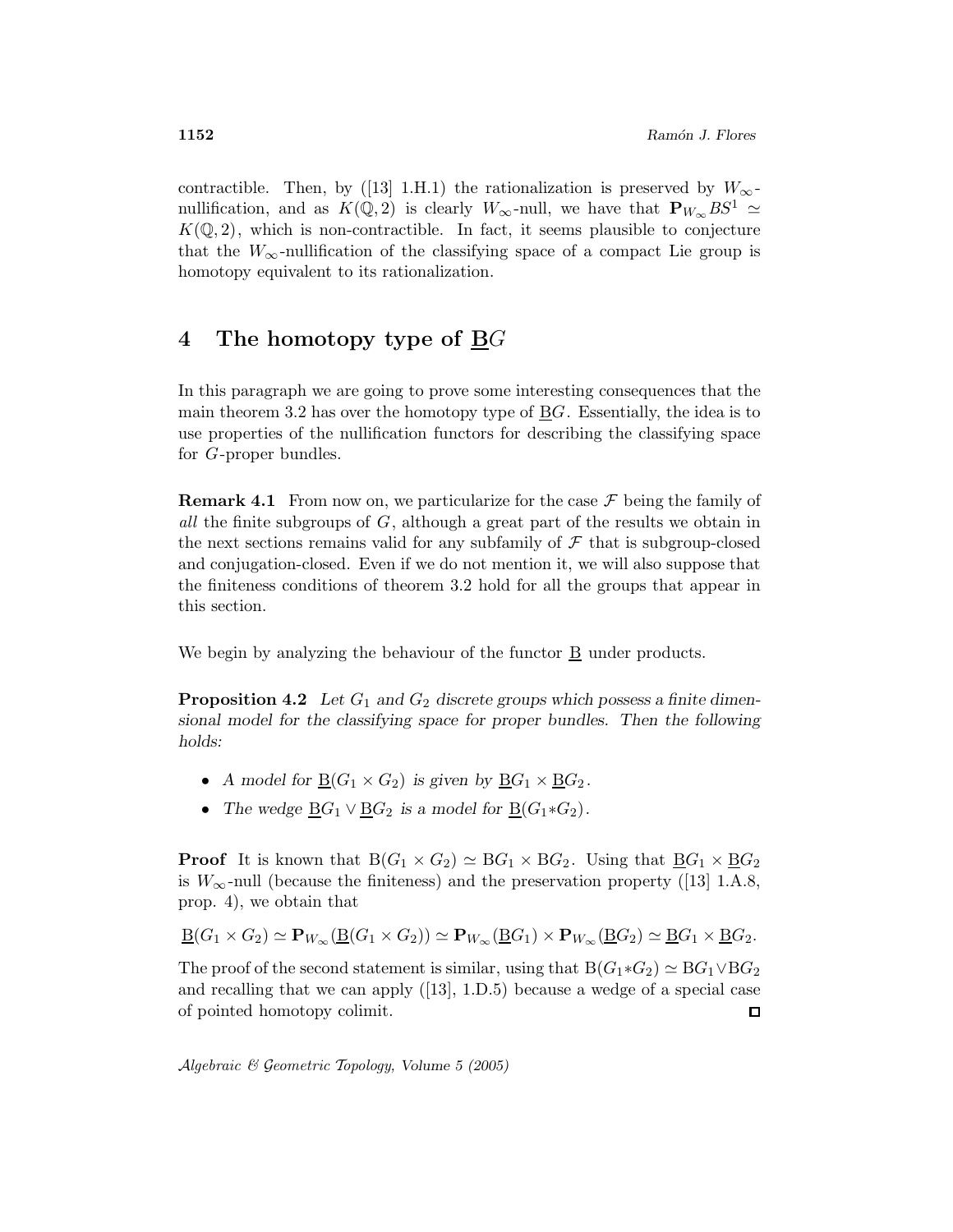It is worth to point out that these results are established in ([28], 4.9) without any assumption on the dimension, although this way of proving them is probably new. On the other hand, the second of them can be generalized to other colimits, like some telescopes and pushouts.

**Proposition 4.3** Let  $\{G_i\}_{i\in\mathbb{N}}$  be a collection of discrete groups which possess a finite-dimensional model for the classifying space for proper bundles . Then the following holds:

• If we have the pushout of groups



and the homomorphisms  $\alpha$  and  $\beta$  are injective, then the pushout of the induced diagram of classifying spaces for proper G-bundles is a model for BG.

• If  $G_1 \longrightarrow G_2 \longrightarrow G_3 \longrightarrow \dots$  is a telescope of groups where the maps are injective and we denote by  $G$  the colimit of the telescope, we have that the colimit of the telescope induced by  $\underline{B}$  is a model for  $\underline{B}G$ .

Proof To prove the first statement, recall that by Whitehead's theorem ([7], II.7.3) the pushout of the classical classifying spaces is the classifying space of the pushout. As the inclusions  $BG_1 \hookrightarrow BG_2$  and  $BG_1 \hookrightarrow BG_3$  are cofibrations, BG has the homotopy type of the homotopy pushout. If we apply now the functor  $\mathbf{P}_{W_{\infty}}$  to the diagram, the result is deduced from theorem 3.2, ([13], 1.D.3) and the fact that there exists a finite-dimensional model for the homotopy pushout of the induced diagram

$$
\underline{\mathrm{B}}G_2 \longleftarrow \underline{\mathrm{B}}G_1 \longrightarrow \underline{\mathrm{B}}G_3.
$$

The second statement can be proved in an analogous way using again the relationship between localization and colimits given in ([13], 1.D.3) and the fact that the strict colimit of a telescope of cofibrations has always the homotopy type of the homotopy colimit.  $\Box$ 

As Whitehead's theorem is not true if the maps that appear in the diagram are not injective, it should not be expected that the functor  $\underline{B}$  preserve colimits in full generality.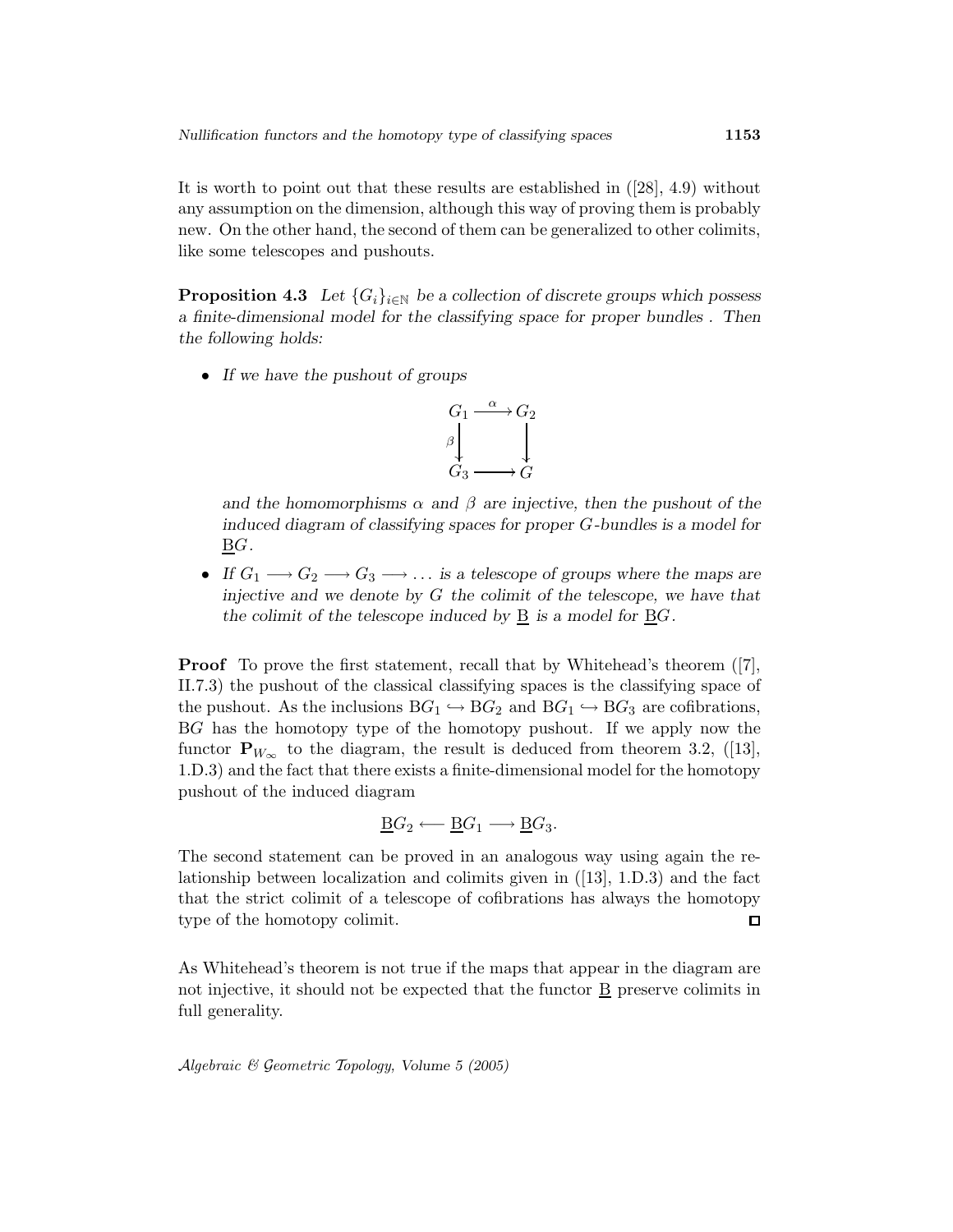Recall now that for any discrete group  $G$  the fundamental group of  $\underline{B}G$  can be identified  $(24)$ , prop. 3) as the quotient of G by the (normal) subgroup generated by the torsion elements. Using the main theorem 3.2, we can identify in some cases the universal cover of  $\underline{B}G$ .

**Proposition 4.4** Let G be a discrete group which has a finite-dimensional model for  $\underline{B}G$ , and let  $T < G$  be the subgroup generated by the torsion elements. If the quotient  $G/T$  is torsion-free, then the universal cover of BG has the homotopy type of the  $W_{\infty}$ -nullification of BT.

**Proof** We know that  $T$  is normal in  $G$ , so we have a fibration

$$
BT \longrightarrow BG \longrightarrow B(G/T).
$$

As  $G/T$  is torsion-free, its classifying space is  $W_{\infty}$ -null. Thus the previous fibration is preserved by  $W_{\infty}$ -nullification, and we obtain another one:

$$
\mathbf{P}_{W_{\infty}}\mathbf{B}T \longrightarrow \underline{\mathbf{B}}G \longrightarrow \mathbf{B}(G/T).
$$

Note that, as T is a subgroup of G, every model for  $\underline{E}G$  is also a model for  $\underline{E}T$ . Hence,  $\underline{BT}$  is a model for  $\mathbf{P}_{W_{\infty}}BT$ , and in particular  $\pi_1(\mathbf{P}_{W_{\infty}}BT) = \pi_1(\underline{BT})$  $\{1\}$ . This implies that  $\mathbf{P}_{W_{\infty}}\mathbf{B}T$  is simply-connected, and we are done.  $\Box$ 

The last important consequence of the main theorem that we are going to prove here has to do with fibrations, and will have great importance in the remaining of this note.

It is a well-known fact of basic algebraic topology that if we have a group extension, then the sequence induced at the level of classifying spaces is a fibration sequence. Using the description of theorem 3.2, we find sufficient conditions that guarantee that the analogous result for  $\underline{B}G$  holds, and we show by means of an easy example that the statement does not need to be true if those hypotheses fail to be fulfilled.

So, suppose we have a short exact sequence of groups

$$
\{1\} \longrightarrow G_1 \longrightarrow G \longrightarrow G_2 \longrightarrow \{1\}
$$

which have a finite-dimensional model for the classifying space for proper bundles. Then the following result is true:

**Proposition 4.5** If  $G_2$  is torsion-free or  $G_1$  admits a contractible model for  $\underline{B}G_1$ , the homotopy fiber of the induced map  $\underline{B}G \longrightarrow \underline{B}G_2$  is homotopy equivalent to  $\underline{B}G_1$ .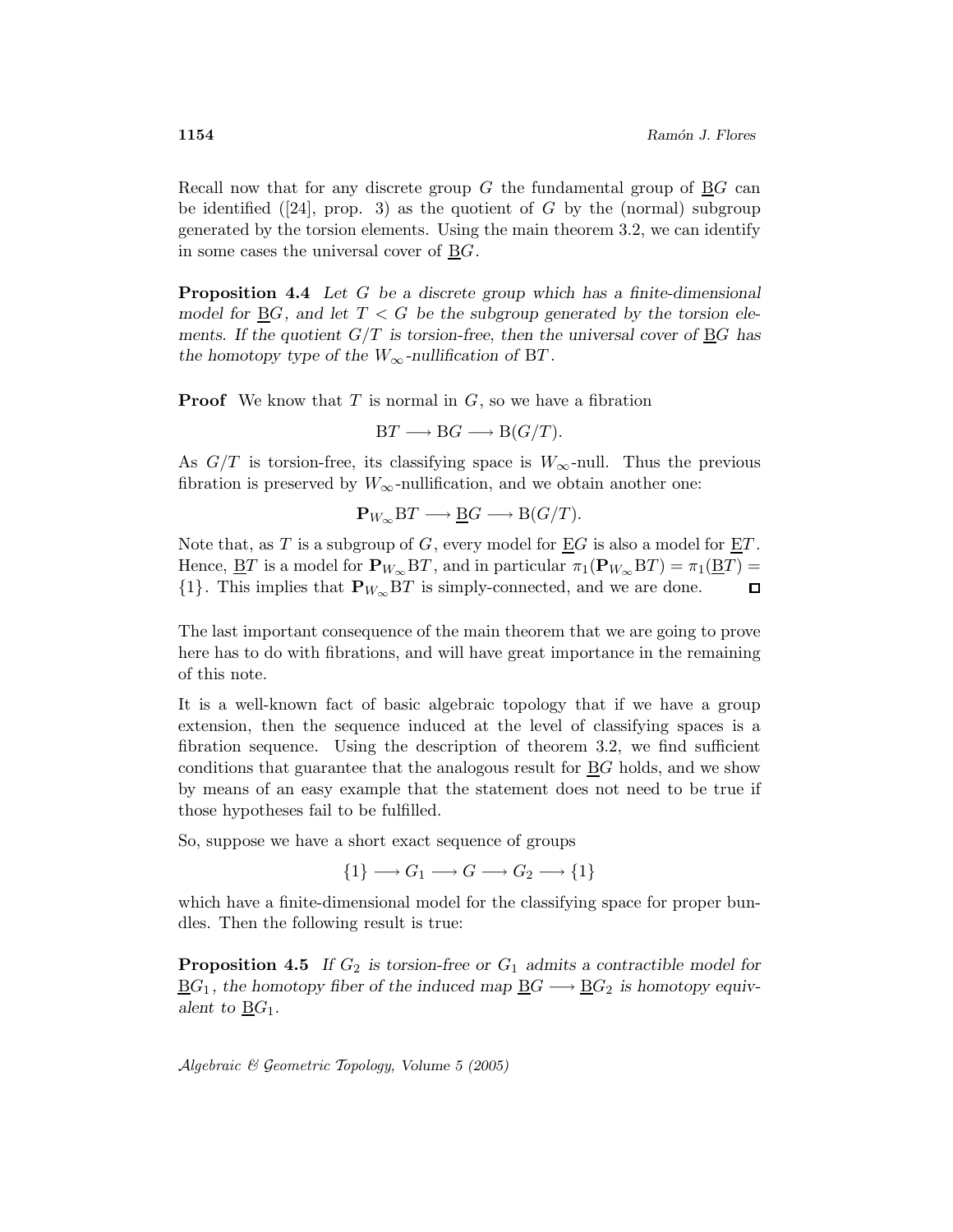**Proof** It is enough to combine the results ([13], 1.H.1 and 3.D.3) of Dror-Farjoun with our description of BG as a nullification (Theorem 3.2).  $\Box$ 

The next example, that was one of the first motivations for our work, will show that the above conditions are necessary.

**Example 4.6** Consider the group  $D_{\infty} \times D_{\infty}$ , and H the index two subgroup whose elements are the words that can be written with an even number of letters. We have an extension

$$
H \longrightarrow D_{\infty} \times D_{\infty} \longrightarrow \mathbb{Z}/2
$$

that induces a sequence of maps

$$
\underline{\mathbf{B}}H \longrightarrow \underline{\mathbf{B}}(D_{\infty} \times D_{\infty}) \longrightarrow \underline{\mathbf{B}}\mathbb{Z}/2.
$$

It is not hard to see that a model for  $\underline{E}(D_{\infty} \times D_{\infty})$  is given by  $\mathbb{R}^2$ , and the quotient by the action of  $(D_{\infty} \times D_{\infty})$  is a square, which is contractible. By ([24], prop. 8, see also lemma 6.1 below),  $\underline{B}H$  is homotopy equivalent to the 2-sphere, and on the other hand,  $\mathbb{Z}/2$  is finite and so  $\underline{B}\mathbb{Z}/2$  is contractible. This means that the aforementioned sequence cannot be a fibration sequence. Of course, neither of the conditions of the proposition hold in this case.

Observe that  $D_{\infty} \times D_{\infty}$  is a group of isometries of the plane. We will carefully study these groups in section 6.

# 5 Homotopy models of BG for some classes of discrete groups

In this section we will use the theorem 3.2 for describing the homotopy type of BG for a wide range of groups. As a by-product, we will obtain that for every  $G$  nilpotent such that it admits a finite-dimensional model for  $BG$ ,  $BG$ is nilpotent as a space, and we also determine, for p odd, the  $B\mathbb{Z}/p$ -nullification of classifying spaces of supersoluble groups. Let us start by considering the class of locally finite groups.

#### 5.1 Locally finite groups

It is known that the classifying space for proper  $G$ -bundles of a group  $G$  is contractible if the group  $G$  is locally finite. We begin this section by presenting an easy proof of this fact in an ample range of cases.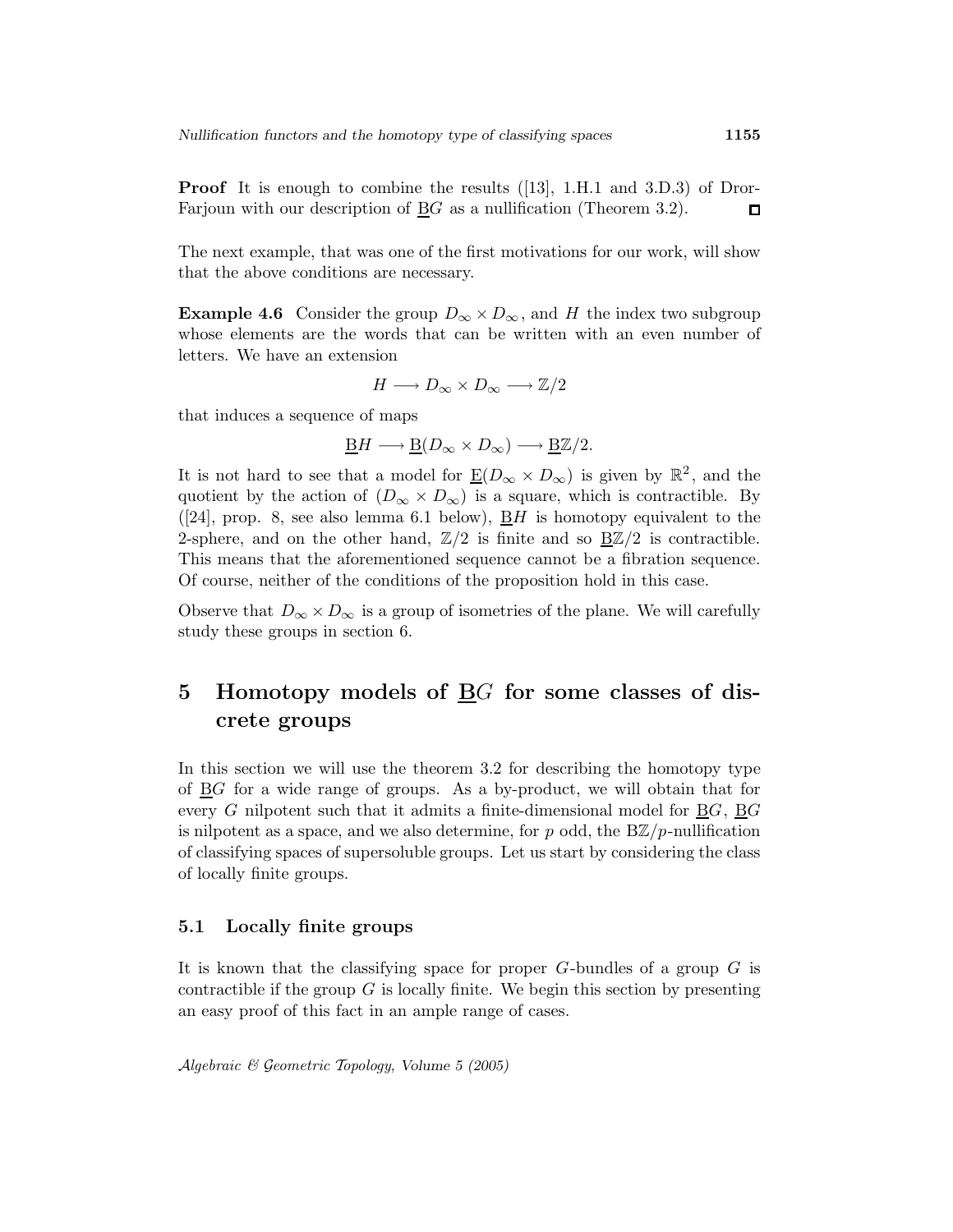**Proposition 5.1** Let G be a locally finite group that admits a finite-dimensional model for  $\underline{B}G$ . Then  $\underline{B}G$  is contractible.

**Proof** It is known (see for example [31], 9.8) that every locally finite group is the colimit of the directed system of its finite subgroups. Thus, we have a homotopy equivalence  $BG \simeq \text{hocolim}_{\mathcal{C}} BH$ , where C is a contractible poset category (because it has an initial object given by the trivial group) and BH represents all the classifying spaces of finite groups  $H$  of  $G$ . So, by ([13], 1.D.3), we obtain

$$
\mathbf{P}_{W_{\infty}}\mathrm{B}G\simeq \mathbf{P}_{W_{\infty}}(\mathrm{hocolim}_{\mathcal{C}}\mathbf{P}_{W_{\infty}}\mathrm{B}H)=\mathbf{P}_{W_{\infty}}(|\mathcal{C}|)=\mathbf{P}_{W_{\infty}}(*)=*
$$

and we are done.

**Remark 5.2** By [11], this result applies to all locally finite groups whose cardinal is smaller than  $\aleph_\omega$ .

Now we can prove the following result, that concerns to the classifying space for proper G-bundles of extensions of locally finite groups.

#### Proposition 5.3 Let

 $\{1\} \longrightarrow K \longrightarrow G \longrightarrow Q \longrightarrow \{1\}$ 

be an extension of groups, K a locally finite group whose cardinal is smaller than  $\aleph_{\omega}$ , and assume there is a bound on the order of finite subgroups of Q. Then if Q admits a finite model for  $\underline{B}Q$ , G admits a finite model for  $\underline{B}G$ , and then  $\underline{B}Q$  is homotopy equivalent to  $\underline{B}G$ .

**Proof** If we apply the results 3.2 and 5.1 we obtain the statement is true if there is a finite-dimensional model for  $\underline{B}G$ , and this happens by proposition 4.4 of [32].  $\Box$ 

#### 5.2 Groups with the normalizer condition

We study now the groups for which the normalizer condition holds. It is greatly remarkable that this class contains all the nilpotent groups.

Recall that a group G is said to satisfy the normalizer condition if every proper subgroup of  $G$  is distinct from its normalizer. In this case the following holds (see [22], page 215):

$$
\Box
$$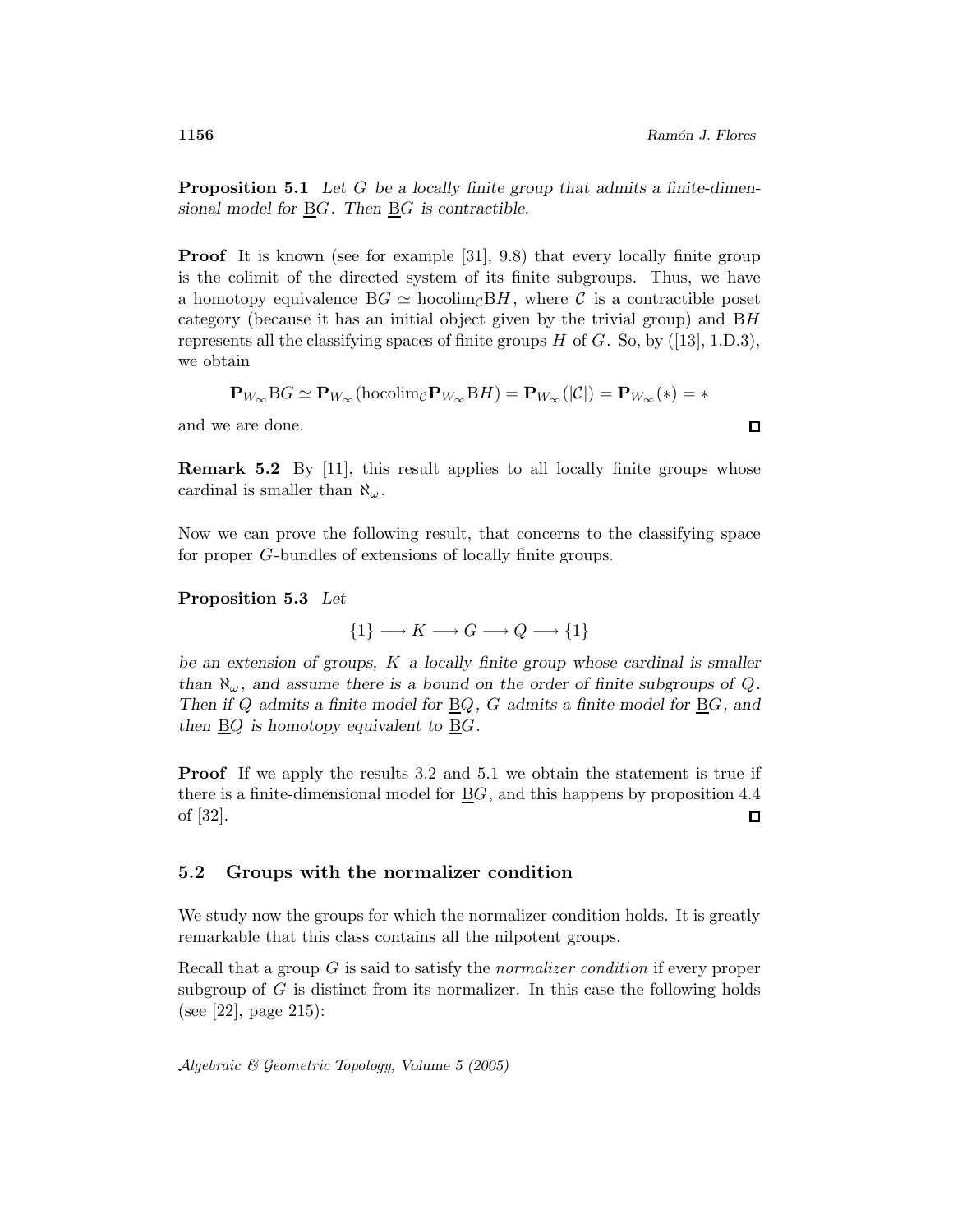- (1) For every prime p, there exists a normal p-group  $T_p$  such that if  $x \in G$ and the order of x is a power of p, then  $x \in T_p$ .
- (2) The elements of finite order of G form a normal subgroup of G which is isomorphic to  $\prod_{p \ prime} T_p$ .

Throughout this section we will impose to the groups for which the normalizer condition holds that the torsion p-subgroups  $T_p$  that we have just defined are locally finite. We need this condition because it is not known if the  $B\mathbb{Z}/p$ nullification of the classifying space of a general p-group is contractible if the group is not locally finite. Among the few examples that have been described of non-locally finite p-groups we can remark the Burnside groups  $B(n,e)$  for  $n > 1$  and  $e > 664$  or the "monsters" of Tarski-Olshanskii. See [1] and [34] for more information about these families of groups.

All these facts have the following interesting consequence:

**Proposition 5.4** If G is a discrete group for which the normalizer condition holds, and  $p_1 \ldots p_n$  is a collection of primes, we have a homotopy equivalence  $\mathbf{P}_{B\mathbb{Z}/p_1\vee...\vee B\mathbb{Z}/p_n}BG \simeq B(G/T_{p_1}\times...\times T_{p_n})$ . In particular, there is an equivalence  $\mathbf{P}_{W_{\infty}}\text{B}G \simeq \text{B}(G/\prod_{p \ prime} T_p).$ 

**Proof** For simplicity, we will only prove the case of one prime  $p$  (the generalization to a family is immediate). It is clear that  $BT_p$  is  $B\mathbb{Z}/p$ -acyclic, and  $B(G/T_p)$  is  $B\mathbb{Z}/p$ -null, so if we  $B\mathbb{Z}/p$ -nullify the fibration

$$
BT_p \longrightarrow BG \longrightarrow B(G/T_p)
$$

we obtain the desired homotopy equivalence.

If we suppose that  $G$  is such that exists a finite-dimensional model for  $BG$  we have:

Corollary 5.5  $\underline{\mathrm{B}}G \simeq \mathrm{B}(G/\prod_{p\ prime} T_p).$ 

So we have a complete description of the homotopy type of  $\underline{B}G$ .

Other case that can be solved with the same tools is the following:

**Proposition 5.6** Let G be a discrete group, H a normal subgroup of G for which the normalizer conditions holds, and such that  $G/H$  does not have ptorsion. If  $T_p$  is the p-torsion subgroup of H, then the  $B\mathbb{Z}/p$ -nullification of BG fits into the following fibration sequence:

$$
\mathcal{B}(H/T_p) \longrightarrow \mathbf{P}_{B\mathbb{Z}/p} \mathcal{B}G \longrightarrow \mathcal{B}(G/H)
$$

and hence it is an Eilenberg-MacLane space.

Algebraic & Geometric Topology, Volume 5 (2005)

 $\square$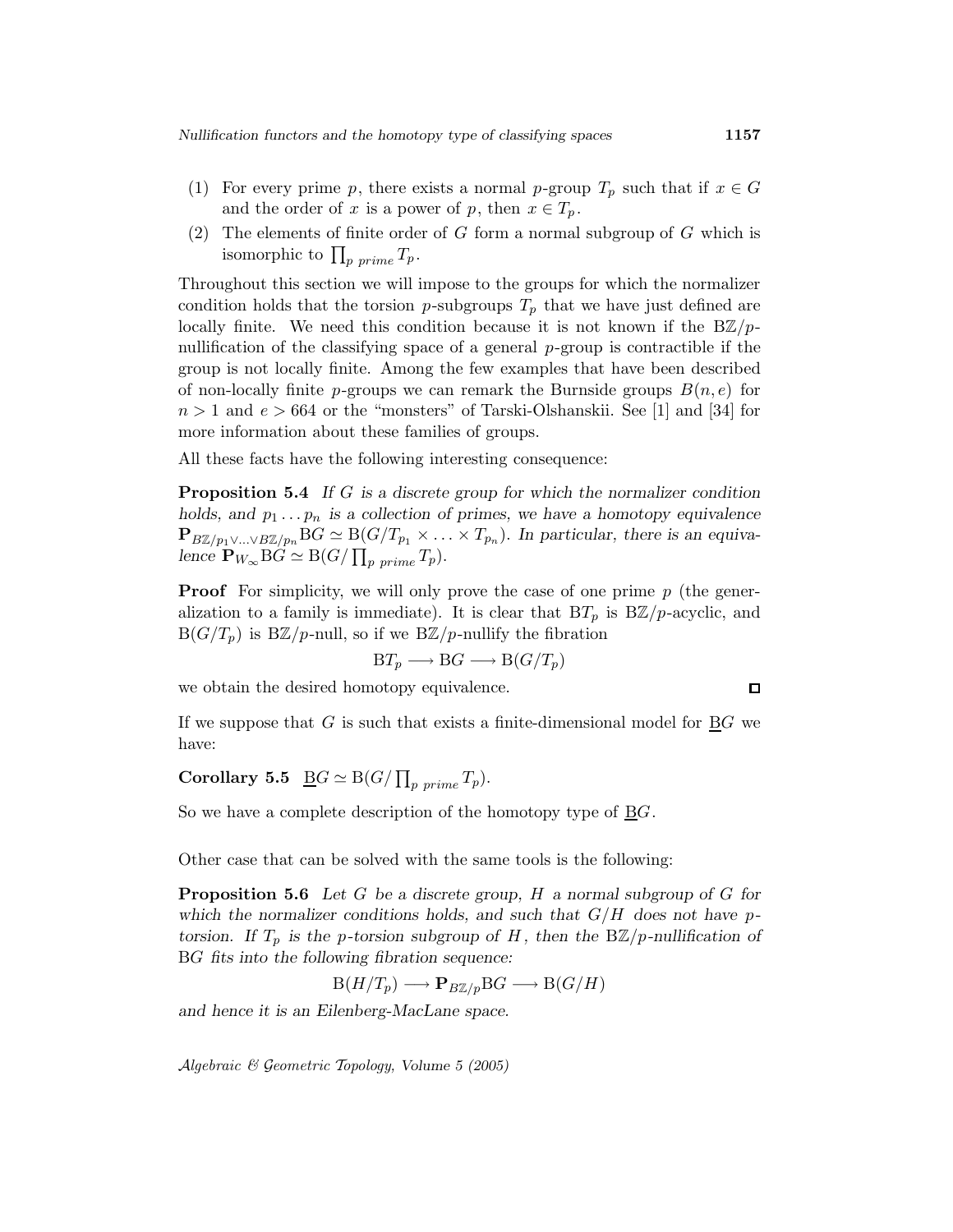Proof The base of the fibration

$$
BH \longrightarrow BG \longrightarrow B(G/H)
$$

is B $\mathbb{Z}/p$ -null, so by ([13], 3.D.3) the fibre is preserved under B $\mathbb{Z}/p$ -nullification. The result now follows from proposition 5.4.  $\Box$ 

Taking into account the main theorem 3.2, the following corollary is immediate:

**Corollary 5.7** In the hypotheses of the previous proposition, if  $G/H$  is torsion-free,  $T$  is the torsion subgroup of  $H$  and there exists a finite-dimensional model for BG , then the fibration

 $B(H/T) \longrightarrow BG \longrightarrow B(G/H)$ 

defines the classifying space for proper G-bundles, which is again an Eilenberg-MacLane space.

We conclude this paragraph by focusing on nilpotent groups, that is a distinguished class of discrete groups for which the normalizer condition holds. The following result proves that the  $B\mathbb{Z}/p$ -nullification preserves nilpotency when it is applied on classifying spaces of nilpotent groups, and in fact, the functor B sends nilpotent groups (for which the finiteness conditions hold) to nilpotent spaces.

**Corollary 5.8** If G is a nilpotent group, the nullification  $P_{B\mathbb{Z}/p_1 \vee ... \vee B\mathbb{Z}/p_n} BG$ is, for every set of primes  $\{p_1,\ldots,p_n\}$ , the classifying space of a nilpotent group. If moreover G admits a finite-dimensional model for BG, we obtain that BG is again the classifying space of a nilpotent group, and hence nilpotent as a space.

**Proof** Using the previous results, it is enough recalling that the quotient of a nilpotent group is always nilpotent, and that according to ([34], 2.7.1), every nilpotent p-group is locally finite.  $\Box$ 

In particular, using  $([32], 4.5)$  we have that the part of the previous corollary that alludes to  $\underline{B}G$  is always true if G is a nilpotent group whose cardinal is smaller than  $\aleph_{\omega}$  and whose torsion-free rank is finite.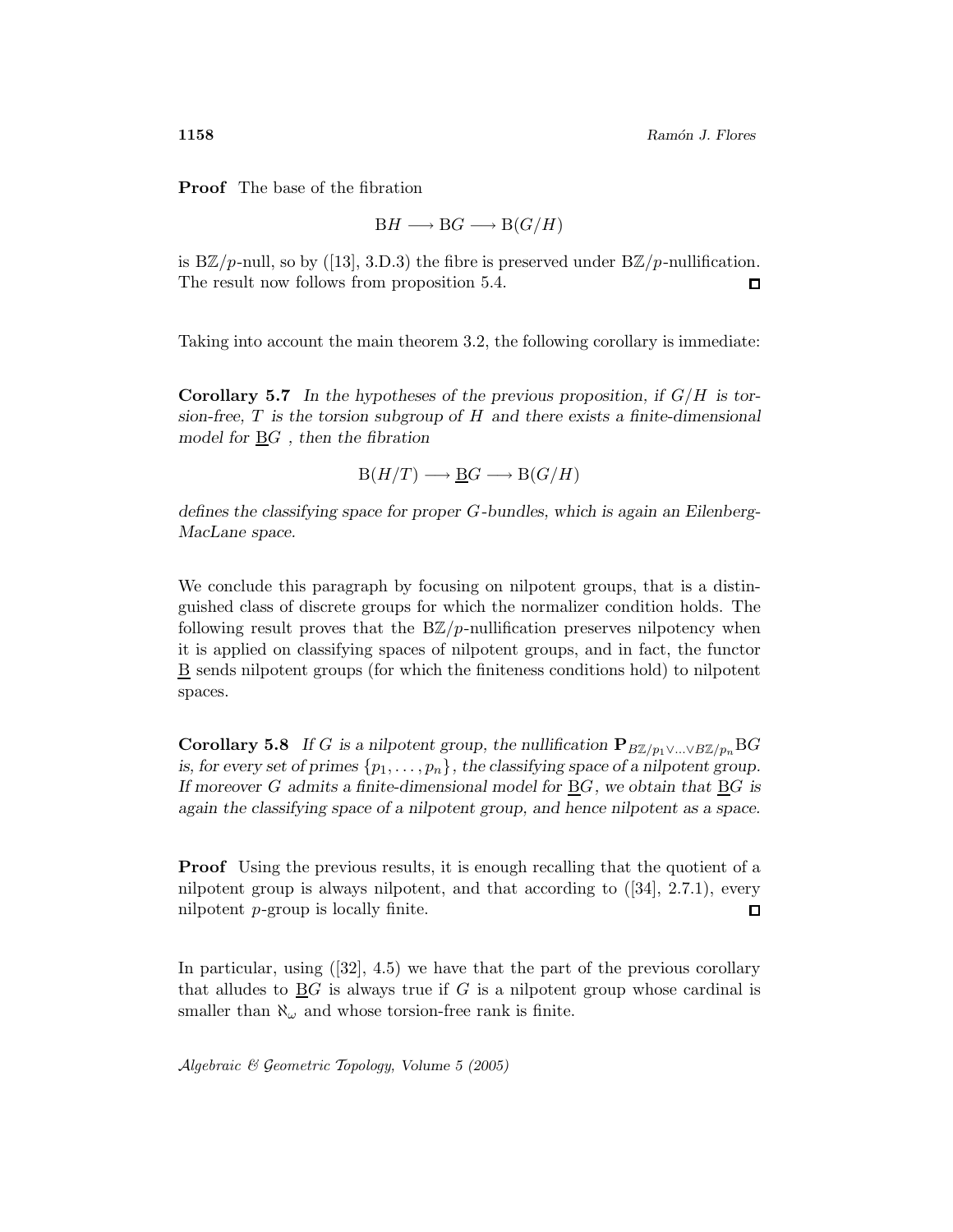#### 5.3 Supersoluble groups

In this paragraph we will compute, for p odd, the  $B\mathbb{Z}/p$ -nullification of classifying spaces of supersoluble groups. In this case we obtain no result about the homotopy type of BG (for reasons that will be explained at the end) but we include here this computation because of its intrinsical interest, and because the way it has been worked out generalizes in some sense the methods we have used to compute the  $B\mathbb{Z}/p$ -nullification in the previous sections.

Recall that a group G is called supersoluble if it has cyclic normal series of finite length. It is known that every finitely generated nilpotent group is supersoluble, and that every supersoluble group is polycyclic.

Our key result for computing  $P_{B\mathbb{Z}/p}BG$  is the following ([35], page 67):

**Proposition 5.9** If G is a supersoluble group, there exists a characteristic series  $1 \leq L \leq M \leq G$ , in such a way that L is finite with odd order,  $M/L$  is a finitely-generated torsion-free nilpotent group and  $G/M$  is a finite 2-group.

In the sequel we will use the notation of this proposition. Let  $p$  be an odd prime, and consider the fibration:

$$
BL \longrightarrow BM \longrightarrow B(M/L).
$$

As  $M/L$  is torsion-free, its classifying space is automatically  $B\mathbb{Z}/p$ -null, and then by  $(13, 3.0.3)$  we have the nullified fibration:

$$
\mathbf{P}_{B\mathbb{Z}/p} \mathbf{B} L \longrightarrow \mathbf{P}_{B\mathbb{Z}/p} \mathbf{B} M \longrightarrow \mathbf{B}(M/L).
$$

Using ([17], 3.3), the fundamental group of  $P_{B\mathbb{Z}/p}BM$  is identified by an extension

$$
L/T_{\Z/p}L\longrightarrow \pi_1\mathbf{P}_{B\Z/p}\mathrm{B} M\longrightarrow M/L
$$

where  $T_{\mathbb{Z}/p}L$  is the minimal normal subgroup of L that contains all the ptorsion (the  $\mathbb{Z}/p$ -radical), and the universal cover of  $\mathbf{P}_{B\mathbb{Z}/p}BM$  is homotopy equivalent to  $\mathbb{Z}[1/p]_{\infty}(BT_{\mathbb{Z}/p}L)$ , where  $\mathbb{Z}[1/p]_{\infty}$  denotes Bousfield-Kan  $\mathbb{Z}[1/p]$ completion (see [6] for a definition).

Now, we have the fibration that involves  $M$  and  $G$ :

$$
BM \longrightarrow BG \longrightarrow B(G/M).
$$

This fibration is again preserved under  $B\mathbb{Z}/p$ -nullification, because  $G/M$  is a 2-group and  $p$  is odd. The long exact sequence of the nullified fibration proves that the fundamental group of  $P_{B\mathbb{Z}/p}BG$  fits into the following exact sequence:

$$
\pi_1 \mathbf{P}_{B\mathbb{Z}/p} \mathbf{B} M \longrightarrow \pi_1 \mathbf{P}_{B\mathbb{Z}/p} \mathbf{B} G \longrightarrow G/M
$$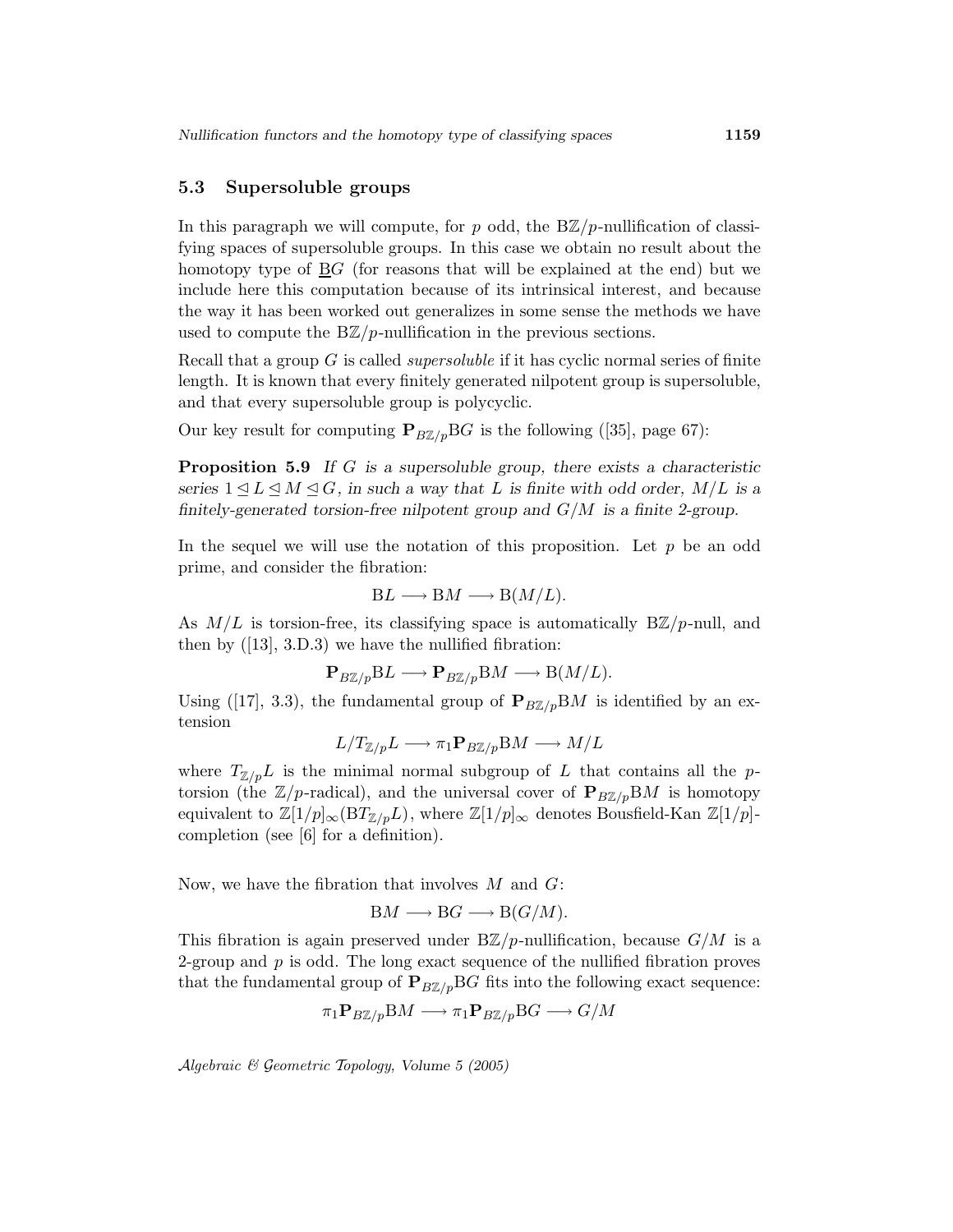where the kernel has already been described. On the other hand, the universal cover of  $P_{B\mathbb{Z}/p}BG$  is the same as the universal cover of  $P_{B\mathbb{Z}/p}BM$  which is  $\mathbb{Z}[1/p]_{\infty}BT_{\mathbb{Z}/p}L$ , as we said before. Thus, we have described the desired nullification by means of a covering fibration. On the other hand, the fact that the classifying space of the quotient  $G/M$  is not  $B\mathbb{Z}/2$ -null makes these methods useless for computing the  $B\mathbb{Z}/2$ -nullification of BG. As an easy consequence of this,  $B(G/M)$  is not  $W_{\infty}$ -null (in the notation of theorem 3.2) and then we cannot get any homotopical description of  $\underline{B}G$  in this way.

# 6 Nullifying classifying spaces of groups of isometries via proper actions

So far we have applied theorem 3.2 for obtaining results about BG using properties of the nullification functors. In this section we will go the other way round, using geometric characteristics of the group G for describing topological features of the classifying space.

Our analysis has been focused in some of the crystallographic groups of the plane, also known as wallpaper groups. Recall that these are groups of isometries of  $\mathbb{R}^2$  that fix a pattern that is invariant under translations in the directions of two lineally independent vectors. It is known that they are exactly seventeen of these groups, and they are always finite extensions of  $\mathbb{Z}\oplus\mathbb{Z}$  by a finite group. The main references available about the structure of these groups are [36] (that has been specially interesting for us because the big amount of pictures fundamental domains, mirror lines, rotation centers, generating regions, etc. that can be found on it),  $[26]$ ,  $[25]$ ,  $[10]$ ,  $[14]$  and  $[9]$ ; we refer the reader to them for the details of the structure of the groups that in the sequel will stand without any explicit proof.

The general idea is to describe, for a prime  $p$  and a discrete group  $G$  that has p-torsion, the homotopy type of the  $B\mathbb{Z}/p$ -nullification of the classifying space of G using the main theorem 3.2. We have chosen wallpaper groups essentially for two reasons: the first of them is the following structure result, that is a particular case of proposition ([27], 5.2):

**Lemma 6.1** Let G be one of the seventeen wallpaper groups. Then  $\mathbb{R}^2$ , endowed with the natural action of  $G$ , is a model for  $\underline{E}G$ .

The second feature of the wallpaper groups that we are going to use is that all of them possess a well-known model for the orbit space  $\mathbb{R}^2/G$ , which in fact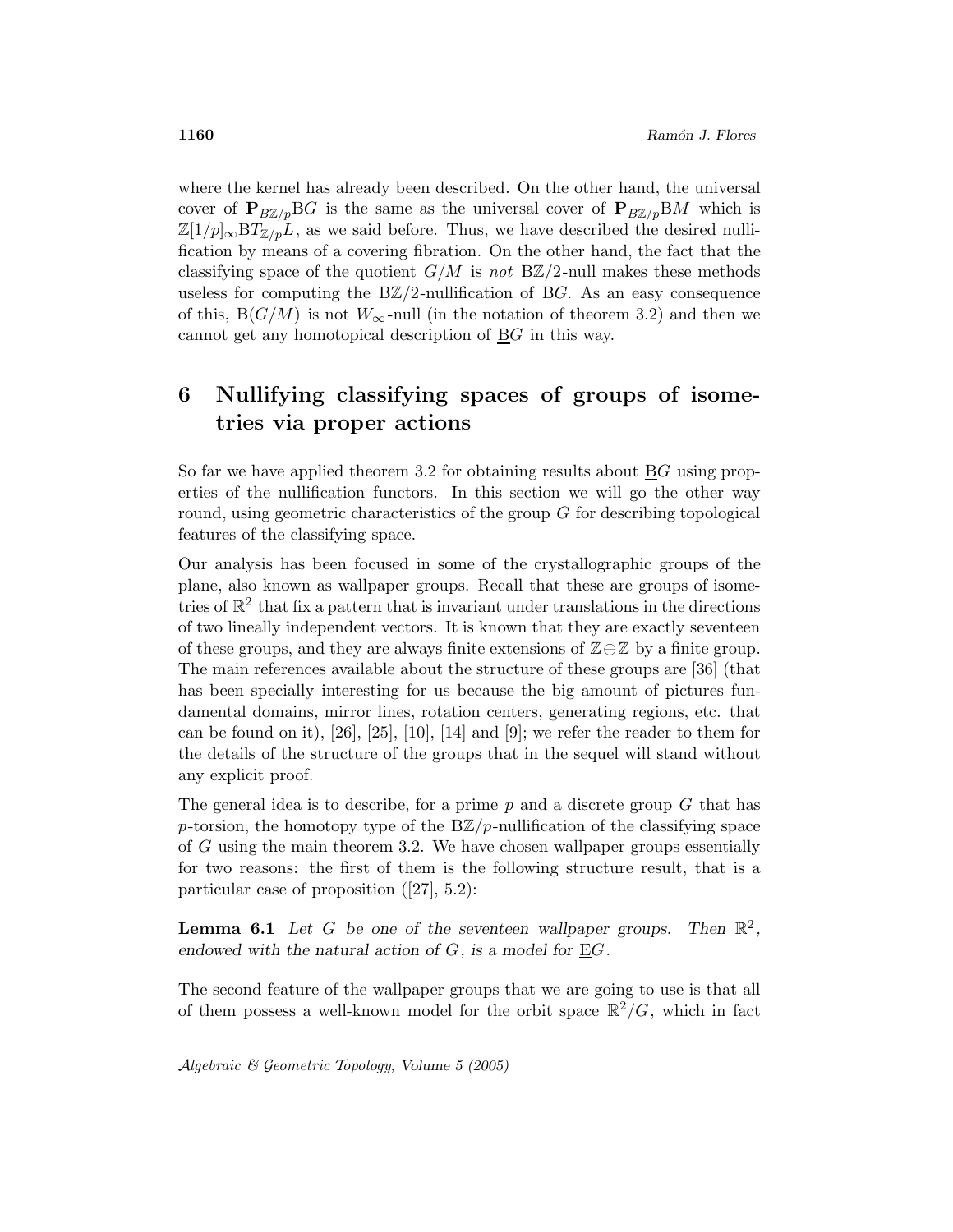is always described as a finite-dimensional orbifold. A list of these standard models can be found in [26]. According to the previous lemma, these spaces can be also interpreted as models for  $\underline{B}G$ , and using this we will apply theorem 3.2 for obtaining the value of the  $B\mathbb{Z}/p$ -nullification of the classifying space of G.

Now, if  $G$  is a wallpaper group that only has torsion in a family of primes  $P = \{p_1 \dots p_r\}$ , it is an easy consequence of corollary 3.4 that every model for  $\underline{B}G$  is a model for  $B_{\mathcal{F}}G$ , being  $\mathcal F$  the family of finite subgroups of  $G$ whose order is divided only for primes of the family  $P$ . In particular, if  $G$ has torsion only in  $P$  and admits a finite-dimensional model for  $\underline{B}G$ , we have  $\underline{\mathbf{B}}G = \mathbf{B}_{\mathcal{F}}G \simeq \mathbf{P}_{\mathbf{B}\mathbb{Z}/p_1 \vee ... \vee \mathbf{B}\mathbb{Z}/p_r} \mathbf{B}G.$  We will frequently use this fact in the sequel.

We are going to study here three of the wallpaper groups, namely **pmm**, **p3** and **p3m1**. The main reason of our choice is that they give examples in which the  $B\mathbb{Z}/p$ -nullification of the classifying space has homological dimension zero, positive and infinite, respectively.

(1) The discope group pmm As a group of symmetries of the real plane, this group is generated by two perpendicular translations and two reflections whose axes are also perpendicular, and in fact it is isomorphic to  $D_{\infty} \times D_{\infty}$ . Recall that this group already appeared in the construction of example 4.6.

The group pmm contains reflections and rotations, and as it can be seen in the tables of [36], it tessellates the plane with rectangles. The orbit space of the plane by the action of this group is also a rectangle, and hence the classifying space for pmm-proper bundles is contractible. On the other hand, as the rotations that appear in the group are of order two, the group only contains torsion at the prime two, and thus **Bpmm** is a model for  $B_{\mathcal{F}_2}$  pmm. Now, according to the main theorem 3.2, we conclude that  $P_{B\mathbb{Z}/2}B\text{pmm} \simeq *$ .

(2) The tritrope group p3 This group is generated by two translations whose directions form an angle of  $\pi/3$  and a rotation of angle  $2\pi/3$ . A presentation with these generators is given by:

$$
\mathbf{p3} = \{x, y, z; xyx^{-1}y^{-1} = 1, z^3 = 1, zxz^{-1}y^{-1}x = 1, zyz^{-1}x = 1\}.
$$

The distinguished isometries of this group are the 3-rotations, so we have no reflections nor glide-reflections and the torsion is concentrated in the prime three. The fundamental region of **p3** (that is, the smallest region of  $\mathbb{R}^2$  whose images under the action of p3 cover the plane) is a rhombus, and the action gives rise to a tessellation of  $\mathbb{R}^2$  by hexagons; in fact, this is the simplest wallpaper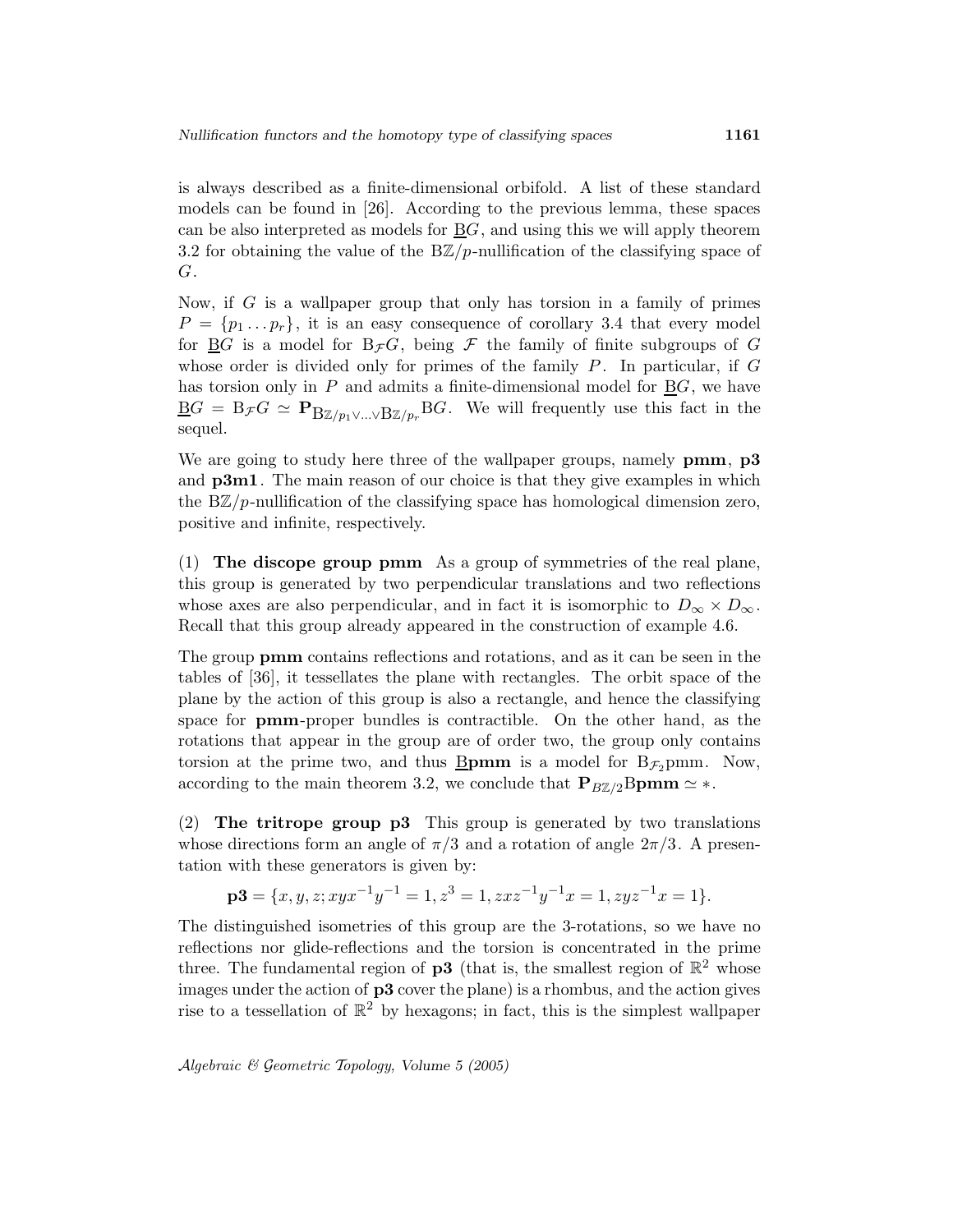group such that the induced tessellation is not by quadrilaterals. The quotient  $\mathbb{R}^2/\mathbf{p3}$  has then the shape of a non-slit turnover with three corners and no mirror points (see [25] for details), and in particular it has the homotopy type of a 2-sphere. Hence, using an analogous argument to that of the previous case, we obtain that the BZ/3-nullification of Bp3 is homotopy equivalent to  $S^2$ .

(3) The tryscope group p3m1 A convenient system of generators for this group is given by the two usual translations (whose directions form again an angle of  $\pi/3$ , a rotation of angle  $2\pi/3$ , and a reflection whose axis is the bisectrix of the vectors that determine the generating translations; in particular, the reflection gives torsion in the prime two and the rotation gives it in the prime three.

On the other hand, maybe the best way to understand this group is as the group of reflections in the sides of an equilateral triangle. Hence, this is the fundamental region, and the lattice is hexagonal, as in the previous example. As one can see in [36], the orbit space by the action of  $\mathbf{p3m1}$  on  $\mathbb{R}^2$  is a triangle, and as this is a model for the classifying space for proper bundles, we have that Bp3m1 is contractible. Applying one more time theorem 3.2, we obtain that the BZ/2  $\vee$  BZ/3-nullification of the classifying space of **p3m1** is a point.

Now we are also interested in the  $B\mathbb{Z}/3$ -nullification of Bp3m1, and we need to use a different strategy. The tryscope group can be seen as an extension of  $\mathbb{Z} \oplus \mathbb{Z}$  by the symmetric group  $\Sigma_3$ , and a consequence of this is that **p3** is an index two subgroup of  $p3m1$ . In particular, this gives rise to a fibration:

$$
Bp3 \longrightarrow Bp3m1 \longrightarrow B\mathbb{Z}/2.
$$

The base space is  $B\mathbb{Z}/3$ -null, so according to ([13], 3.D.3) and our previous description of  $P_{B\mathbb{Z}/3}$ Bp3, the BZ/3-nullification of Bp3m1 is identified by a covering fibration:

$$
S^2 \longrightarrow \mathbf{P}_{B\mathbb{Z}/3}B\mathbf{p3m1} \longrightarrow B\mathbb{Z}/2.
$$

Now observe that the map  $B\mathbb{Z}/3 \longrightarrow *$  is a  $\mathbb{F}_2$ -homology equivalence, and hence  $H^n(\text{Bp3m1}; \mathbb{F}_2)$  is isomorphic to  $H^n(\text{P}_{\text{B}\mathbb{Z}/3}\text{Bp3m1}; \mathbb{F}_2)$ . But as  $\textbf{p3m1}$ has 2-torsion, it has nontrivial  $\mathbb{F}_2$ -cohomology in arbitrarily high degrees, and then its BZ/3-nullification does, too. So, using universal coefficients theorem, we obtain that  $P_{BZ/3}Bp3m1$  has infinite cohomological dimension. On the other hand, as  $B<sub>p3</sub>m1$  is contractible and the rational homology of BG is that of BG for any group G, the fact that  $B\mathbb{Z}/3 \longrightarrow *$  is a Q-homology equivalence implies that the rational homology of  $\mathbf{P}_{B\mathbb{Z}/3}$ Bp3m1 is trivial. In particular,  $\mathbf{P}_{\text{B}\mathbb{Z}/3}\text{Bp3m1}$  is not homotopy equivalent to the product  $S^2 \times \text{B}\mathbb{Z}/2$ .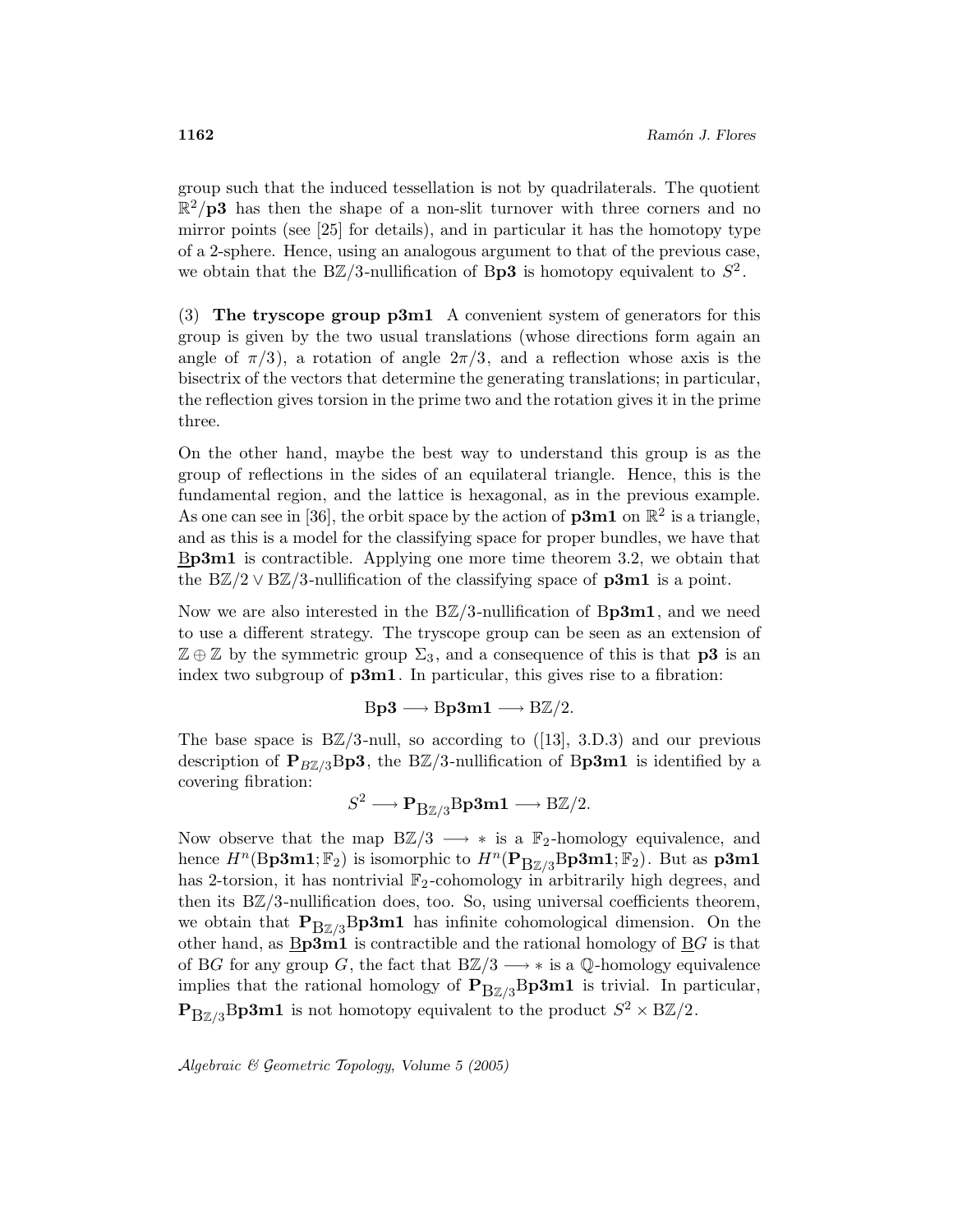To conclude, note that in this context  $S^2$  should be seen as two copies of the equilateral triangle glued along their edges, with the action of  $\mathbb{Z}/2$  swapping them. Hence, the previous fibration is not orientable (in the sense of [38], page 344). However,  $P_{BZ/3}Bp3m1$  cannot be homotopy equivalent to the projective plane, because this nullification has infinite cohomological dimension.

We think that the ideas developed in this section can give a lot of information about  $B\mathbb{Z}/p$ -nullification of classifying spaces of groups of symmetries, and we plan to undertake in subsequent work its description for all the crystallographic (wallpaper and hyperbolic) groups, and also other groups of symmetries as rosette or frieze groups.

## 7 The homotopy fiber of the natural map  $BG \rightarrow$  $\mathrm{B}_{\,\mathcal{F}}\,G$

We conclude this note by describing to what extent the homotopy fiber of the map  $f : BG \longrightarrow B_{\mathcal{F}}G$  defined at the beginning of section 3 can be built using as pieces classifying spaces of subgroups of G that belong to the family  $\mathcal{F}$ . To make this decomposition, the main tools that we are going to use are the left homotopy Kan extension of a functor and the Gabriel-Zisman localization. Now we will recall briefly these definitions.

In the sequel C and D will be small topological categories. Let  $F: \mathcal{C} \to \mathcal{D}$  be a functor. If d is an object of  $\mathcal{D}$ , then we define the *overcategory*  $F \downarrow d$  as the category whose objects are pairs  $(c, \phi)$  such that c is an object of C and  $\phi: F(c) \to d$  is a morphism in D. A morphism between two pairs  $(c, \phi)$  and  $(c', \phi')$  is given by a map  $\psi : c \to c'$  in C such that  $\phi(F(c)) = \phi' \circ F(\psi)(c')$ . In the same way, the *undercategory*  $d \downarrow F$  is defined as the category whose objects are pairs  $(c, \phi)$  with  $c \in \mathcal{C}$  and  $\phi : c \to F(d)$  a morphism in  $\mathcal{D}$ . A morphism between  $\psi : (c, \phi) \to (c', \phi')$  is a morphism  $\psi' : c \to c'$  such that  $F(\psi') \circ \phi = \phi'$ . When  $F \downarrow d$  (respectively  $d \downarrow F$ ) is contractible for every object d in  $\mathcal D$  we say that  $F$  is left cofinal (respectively right cofinal).

Remark 7.1 The overcategory and undercategory are particular cases of "comma categories". For a complete study of the comma categories in the general context of category theory see ([30], II.6).

From now on, and unless explicit mention against it, we will work in the category Spaces of simplicial spaces (although most of the spaces that will appear will have a simplicial complex structure)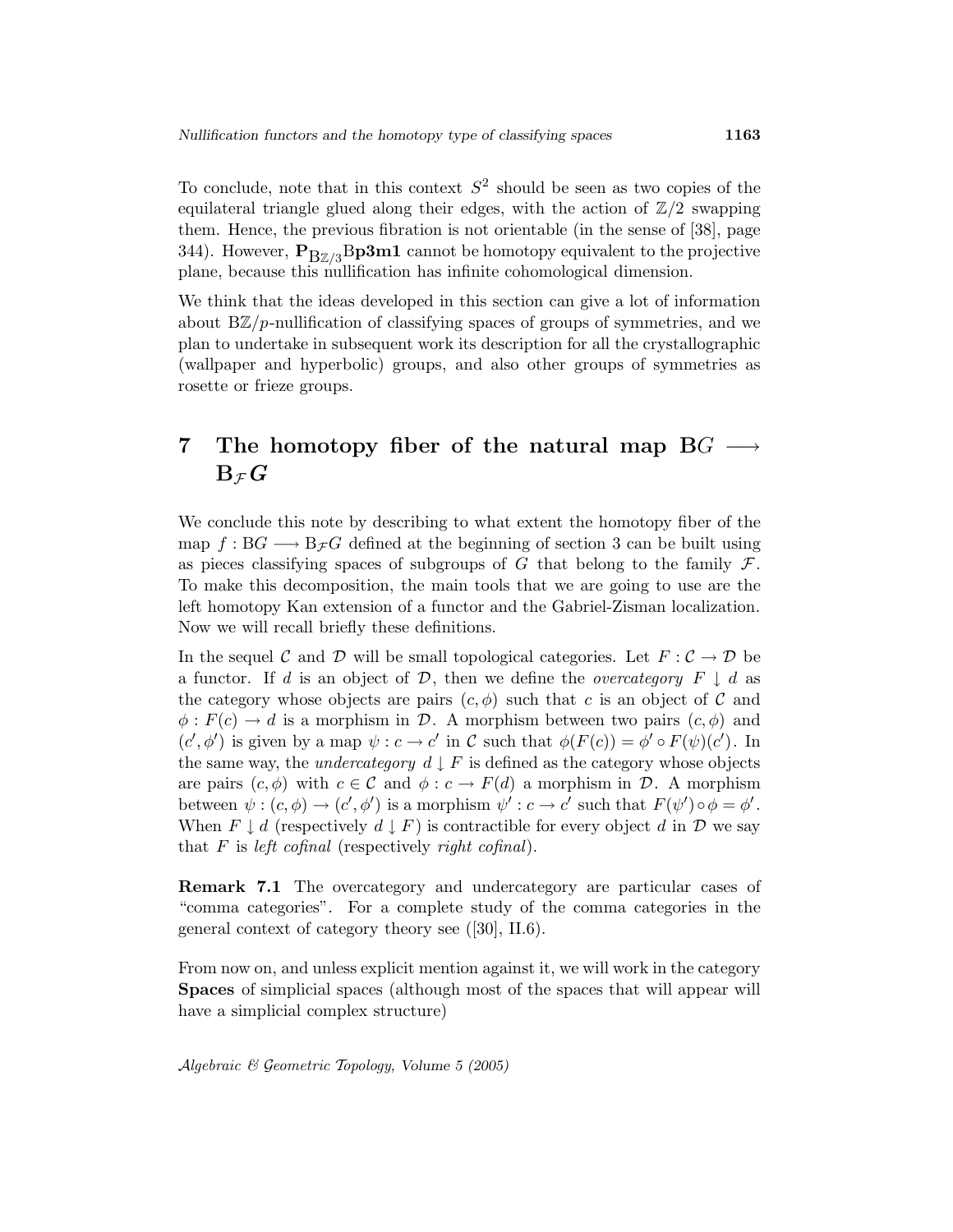Let  $F: \mathcal{C} \to \mathcal{D}$  be a functor. Segal defined another functor, induced by  $F$ ,

 $L_F : \text{Fun}(\mathcal{C}, \text{Spaces}) \longrightarrow \text{Fun}(\mathcal{D}, \text{Spaces}),$ 

whose value on every  $X : \mathcal{C} \to \mathbf{Spaces}$  is given by  $L_F(X)(d) = \text{hocolim}_{F \mid d} X \circ p$ , where p is the projection functor  $p : F \downarrow d \to \mathcal{C}$ . The functor  $L_F(X)$  is called the homotopy left Kan extension of  $X$  along  $F$ .

The importance of that construction comes mainly from the next result:

**Theorem 7.2** (Homotopy pushdown theorem) If  $F : C \to D$  and  $X : C \to$ Spaces are functors, then there is a homotopy equivalence

$$
\text{hocolim}_{\mathcal{D}} L_F(X) \simeq \text{hocolim}_{\mathcal{C}} X.
$$

**Proof** The proof is done making use of the description of the homotopy left Kan extension as the classifying space of a category. See ([20], 5.5).  $\Box$ 

Now we will recall the classical definition of localization of a category.

**Theorem 7.3** (Gabriel-Zisman) Let C be a category. There exists another category  $\mathcal{L}(\mathcal{C})$  and a functor  $\mathcal{C} \longrightarrow \mathcal{L}(\mathcal{C})$  such that the following conditions hold:

- $\mathcal L$  inverts the morphisms of  $\mathcal C$ .
- If  $F: \mathcal{C} \longrightarrow \mathcal{D}$  is another functor making the morphisms of C invertible, there exists one and only one functor  $F': \mathcal{L}(\mathcal{C}) \longrightarrow \mathcal{D}$  such that  $F' \circ \mathcal{L} =$ F.

 $\mathcal{L}(\mathcal{C})$  is called the category of fractions of C or simply the localization of C.

Proof See ([18], chapter 1).

Recall that if X is a simplicial complex, the simplex category  $\Gamma$ **X** is the category whose objects are the simplices of  $X$ , and whose maps are the face maps (there are no nontrivial degeneracies). We will assume in the rest of the section that we will work with the model of  $B_{\mathcal{F}}G$  constructed in proposition 2.6. In the problem we are interested,  $\mathbf{FB}_{\mathcal{F}}\mathbf{G}^{op}$  will play the role of C, and D will be the localization of  $\Gamma \mathbf{B}_{\mathcal{F}} \mathbf{G}^{op}$ . From now on, we will use the model of  $B_{\mathcal{F}}G$  given in Proposition 2.6, and it is not hard to see that in this case, the  $\Gamma B_{\mathcal{F}}G$  is exactly the category  $\Gamma$  defined there.

Algebraic & Geometric Topology, Volume 5 (2005)

 $\Box$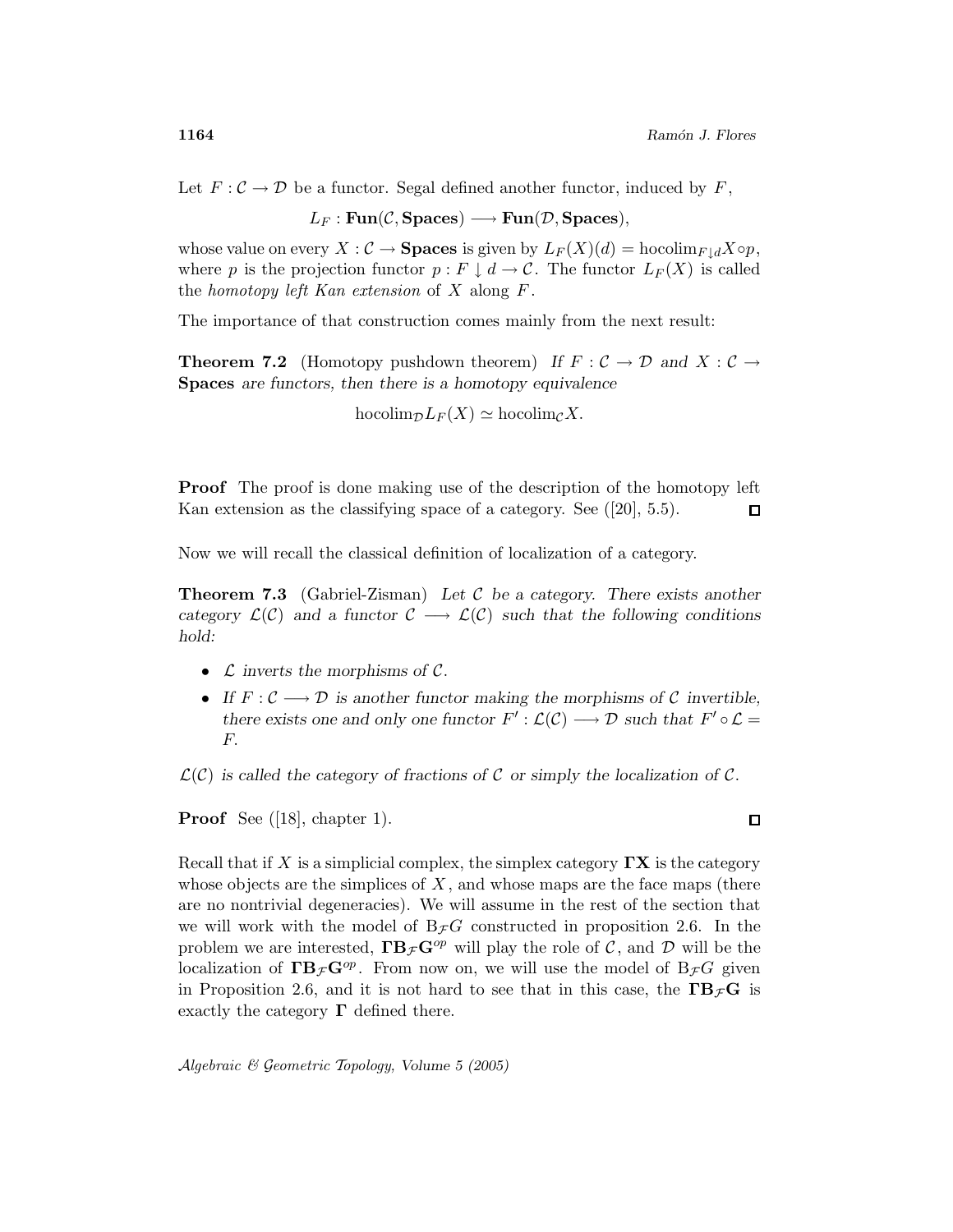We have developed now all the ingredients we need, and we can give the decomposition, that is based in the concept of "homotopy average", proposed by Dror-Farjoun (see [13], chapter 9). So, consider the map  $BG \to B_{\mathcal{F}}G$ ; if S is the functor defined in section 2, call  $\overline{S}$  the composition of N(S) with the Borel construction  $EG \times_G (-)$ . According to proposition 2.6 and ([16], 6.5), we have that hocolim<sub>Γ</sub> $_{\text{p,p}}\overline{S} \simeq BG$ . Now, if  $\mathcal L$  is the localization functor previously defined, we can consider the left homotopy Kan extension  $L_{\mathcal{L}}(\overline{S})$ . The homotopy pushdown theorem 7.2 implies that we have a homotopy equivalence

$$
\text{hocolim}_{\Gamma^{op}}\overline{S} \simeq \text{hocolim}_{\mathcal{L}(\Gamma^{op})}L_{\mathcal{L}}(\overline{S}).
$$

So joining all these data we obtain a string of maps

$$
\text{hocolim}_{\mathcal{L}(\Gamma^{op})} L_{\mathcal{L}}(\overline{S}) \simeq \text{hocolim}_{\Gamma^{op}} \overline{S} \simeq \text{B}G \to \text{B}_{\mathcal{F}}G. \tag{1}
$$

that, up to homotopy equivalence, is the map  $BG \longrightarrow B_{\mathcal{F}}G$  that we are analyzing. So, we need to describe the inverse image of a simplex  $\sigma$  of  $B_{\mathcal{F}}G$  in hocolim<sub> $\mathcal{L}(\Gamma^{op})L_{\mathcal{L}}(\overline{S})$ .</sub>

Consider first a simplex  $\sigma \in \Gamma$ ; it can be identified with a chain  $G/H_1 \to \ldots \to$  $G/H_n$ , and then  $N(S)(\sigma) = G/H_1$  (as a discrete G-set). In a similar way, if

$$
\{G/H_{i_1} \to \ldots \to G/H_{i_k}\} \longrightarrow \{G/H_1 \to \ldots \to G/H_n\}
$$

represents a morphism in  $\Gamma$ , its image by  $N(S)$  is represented by the corresponding map  $G/H_1 \to G/H_{i_1}$ . Now, the explicit definition over a simplex of  $N(S)$  is immediate.

Thus, if we identify now hocolim<sub>Γ</sub><sub>op</sub>  $\overline{S}$  with the Grothendieck construction of the nerve of  $\overline{S}$ , every simplex of hocolim<sub>Γ</sub><sup>op</sup>S is represented ([16], 6.5) by a triple  $(\tau, \sigma_1 \leq \ldots \leq \sigma_n, aH_1)$  where  $\tau$  is a simplex of EG,  $\sigma_i$  is a simplex of  $\Gamma$ ,  $g \in G$  and  $\sigma_n = G/H_1 \to \ldots \to G/H_n$ . Observe that  $\sigma_1 \leq \ldots \leq \sigma_n$ represents a simplex in  $N(\Gamma)$ , which is a model for  $B_{\mathcal{F}}G$ , as we know. Now the map  $BG \longrightarrow B_{\mathcal{F}}G$  that we are studying can be seen as the natural map

$$
\text{hocolim}_{\Gamma^{op}}\overline{S} \longrightarrow \text{hocolim}_{\Gamma^{op}}*
$$

induced by the natural transformation  $\overline{S} \rightarrow *$ . Hence the image of the previous triple under this map is the simplex  $\sigma$ , and according to the definition of  $\overline{S}$ we can identify the inverse image of  $\sigma$  with the pair  $(\sigma, \overline{S}(\sigma_n))$ . Observe that, because of the definition of  $\overline{S}$ , the latter is the same as  $(\sigma, \overline{S}(\sigma))$ , which is in fact a model for the classifying space of  $H_1$ .

It remains to identify the image of the pair  $(\sigma, \overline{S}(\sigma_n))$  under the map

$$
\text{hocolim}_{\Gamma^{op}} S \simeq \text{hocolim}_{\mathcal{L}(\Gamma^{op})} L_{\mathcal{L}}(S)
$$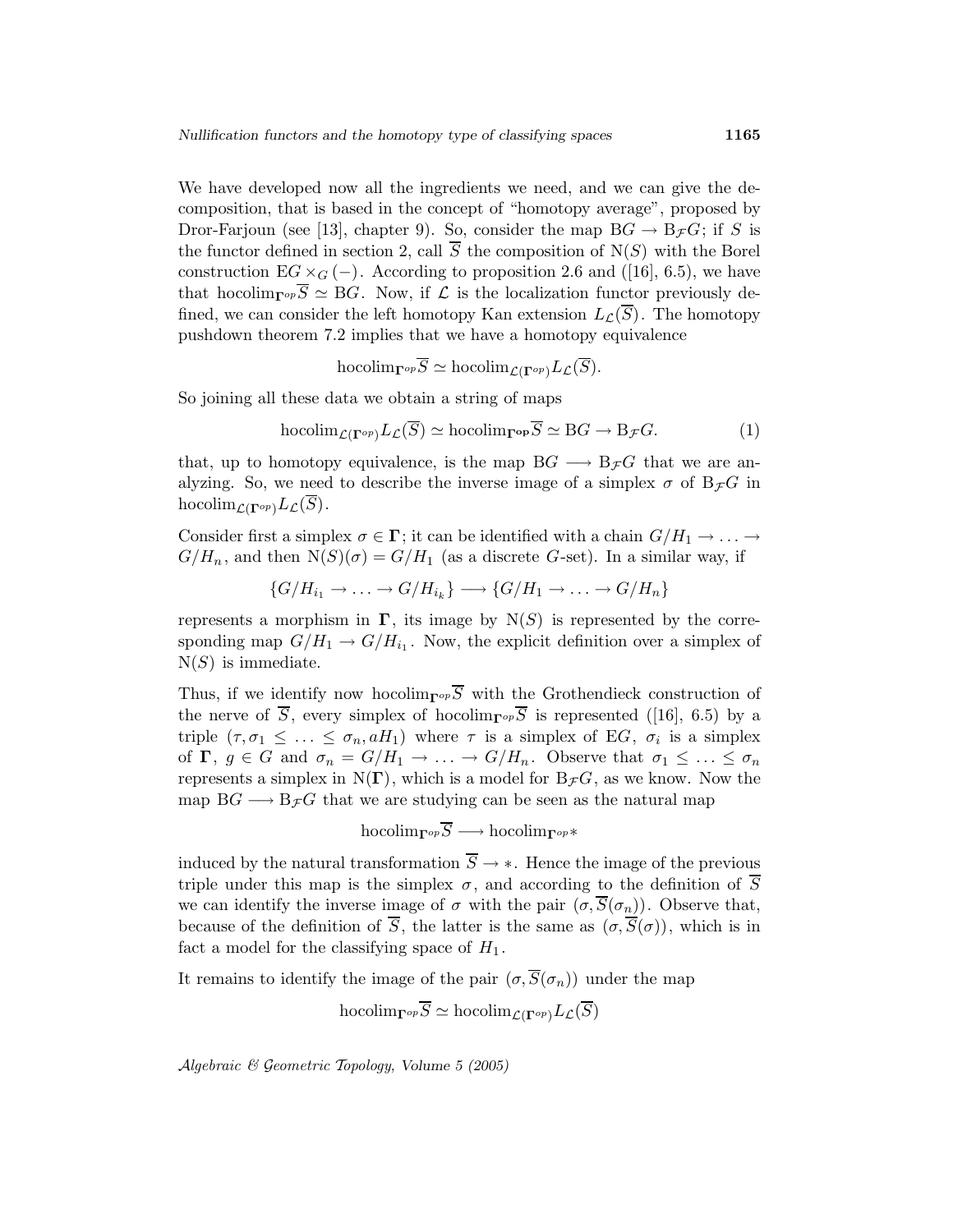induced by the localization. As before, is is not hard to show that that every simplex of hocolim<sub> $\mathcal{L}(\Gamma^{op})L_{\mathcal{L}}(\overline{S})$  can be written as a pair  $(\sigma_1 \to \ldots \to$ </sub>  $\sigma_n, L_{\mathcal{L}}(\overline{S})(\sigma_1) \to \ldots \to L_{\mathcal{L}}(\overline{S})(\sigma_n)),$  where  $\sigma_i \to \sigma_{i+1}$  is a morphism in  $\Gamma$  or the formal inverse of a morphism in  $\Gamma$ . Now, from the definition of  $L_{\mathcal{L}}$  it can be deduced that the image of  $(\sigma, \overline{S}(\sigma))$  is  $(\sigma, L_{\mathcal{L}}\overline{S}(\sigma))$ . Note that in the latter we are looking at  $\sigma$  in the localized category.

So we have checked that the inverse image of  $\sigma$  by the string of equivalences (1) is exactly  $(\sigma, L_{\mathcal{L}}\overline{S}(\sigma))$ . Hence, we can establish the following

**Theorem 7.4** If  $f : BG \to B_{\mathcal{F}}G$  is the map previously defined, then  $\textbf{Fib}|f| \simeq |L_r\overline{S}(\sigma)|$ 

for any simplex  $\sigma$  of  $B_{\mathcal{F}}G$ . Here  $|\cdot|$  denotes the realization functor, and  $\textbf{Fib}|f|$ stands for the homotopy fiber of  $|f|$ .

**Proof** As the category  $\Gamma$  is itself constructed as a nerve,  $N(\Gamma)$  has structure of simplicial complex. So, every point of  $N(\Gamma)$  belongs to the interior of one and only one simplex of  $N(\Gamma)$ , and it is enough to verify that the fibers of the simplices of  $N(\Gamma)$  are homotopy equivalent. On the other hand, a simplex is always contractible, so we need only check that the homotopy type of  $|L \overline{\mathcal{S}}(\sigma)|$ does not depend on the simplex  $\sigma$  of B $_{\mathcal{F}}G$ . We know, by the construction of the Kan extension, that  $L_{\mathcal{L}}(\overline{S})(\sigma) = \text{hocolim}_{\mathcal{L}|\sigma}(\overline{S} \circ p)$ , where p is the projection functor  $p: \mathcal{L} \downarrow \sigma \to \mathcal{C}$ . So, if  $\sigma$  and  $\sigma'$  are two distinct simplices of  $B_{\mathcal{F}}G$ , it is enough to see that the overcategories  $\mathcal{L} \downarrow \sigma$  and  $\mathcal{L} \downarrow \sigma'$  are equivalent. In order to check this, let  $g : \sigma \to \sigma'$  be a morphism in  $\mathcal{L}(\Gamma^{op})$ , that always exist because  $B_{\mathcal{F}}G$  is connected. In these conditions, g induces a natural transformation

$$
\mathbf{T}_g:\mathcal{L}\downarrow\sigma\longrightarrow\mathcal{L}\downarrow\sigma'
$$

that sends every object  $(\tau, \phi)$  of  $\mathcal{L} \downarrow \sigma$  to  $(\tau, g \circ \phi) \in \mathcal{L} \downarrow \sigma'$  and the morphisms to the obvious ones. But the morphism  $g$  is invertible (because it is a morphism in the localized category), and clearly the natural transformations  $\mathbf{T}_q$  and  $\mathbf{T}_{q^{-1}}$ are inverses one of each other. In other words, the two overcategories are equivalent, and the corresponding homotopy colimits have the same homotopy type. So we are done.  $\Box$ 

The following corollary is immediate:

**Corollary 7.5** The homotopy fiber  $\textbf{Fib}|f|$  has the homotopy type of  $|\text{hocolim}_{\mathcal{L}|\sigma}(\overline{S}\circ p)|$ , and in particular it is a homotopy colimit of classifying spaces of groups of  $F$  over a contractible category.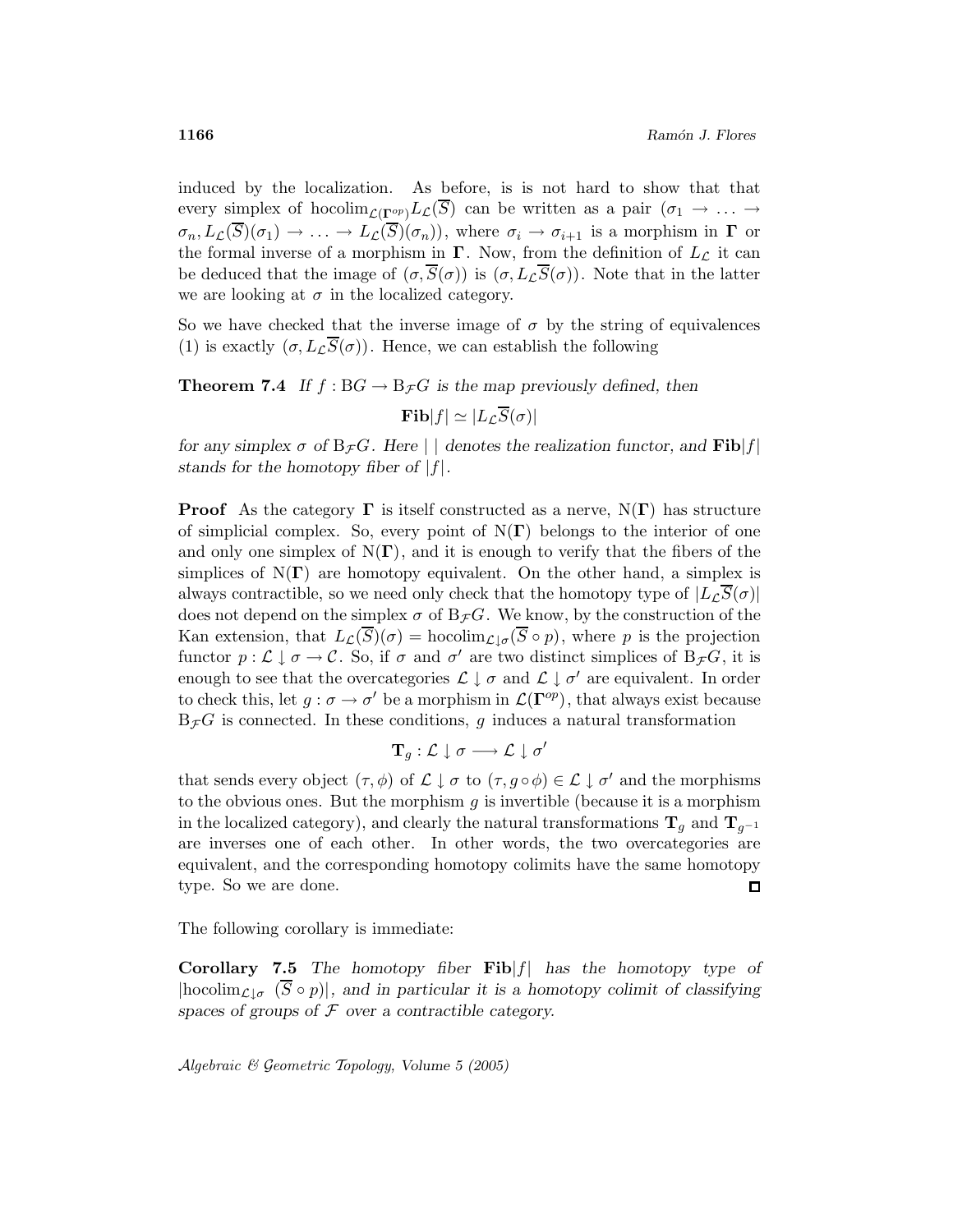We conclude this section by proving that the nerves of the two overcategories that appear in the proof of the previous theorem are contractible. We think that this question can have independent interest, and we would like to point out that, although the result seems to be known (see [13], 9.E.3), we have found no proof in the literature, so we give this one.

**Proposition 7.6** Let X be a simplicial complex, and let  $\mathcal{L}: \Gamma X \longrightarrow \mathcal{L}(\Gamma X)$ be the Gabriel-Zisman localization functor, where  $\Gamma X$  is the simplex category of X. Then for every simplex  $\sigma \in X$  the overcategory  $\mathcal{L} \downarrow \sigma$  is contractible.

**Proof** The idea of the proof is to build, for every simplex  $\sigma \in X$  a homotopy between the identity map  $\text{Id}_{|\mathbf{N}(\mathcal{L} \downarrow \sigma)|}$  and a constant map. In order to do this, we will prove firstly the existence of a sequence of endofunctors

$$
\{F_n\}:\mathcal{L}\downarrow\sigma\longrightarrow\mathcal{L}\downarrow\sigma
$$

for every  $n \geq 0$  such that  $F_0 = \text{Id}$  and for every  $(\tau, \phi) \in \mathcal{L} \downarrow \sigma$  there exists a natural number  $n_{(\tau,\phi)}$  in such a way that  $F_m((\tau,\phi)) = (\sigma,\mathrm{Id})$  for every  $m \geq n_{(\tau,\phi)}$ .

In the sequel the maps in  $\Gamma X$  and their images in  $\mathcal{L}(\Gamma X)$  will be denoted indistinctly by  $i_{\alpha}$ , where  $\alpha$  will be an appropriate subindex. The inverse of  $i_{\alpha}$ in the localized category will be called  $j_{\alpha}$ .

It is plain from the definition of the localization functor that every element  $(\tau,\phi)$  of  $\mathcal{L} \downarrow \sigma$  admits a unique expression of the form  $(\tau,j_n \circ i_{n-1} \circ \ldots \circ j_2 \circ i_1),$ where we allow that  $j_n$  or  $i_1$  can be the identity (but no one of the other maps that appear),  $j_{t-1} \neq i_t^{-1} \neq j_{t+1}$  for every t.

So, we begin with  $F_0 = Id$ . Let us define the functor

$$
F_1:\mathcal{L}\downarrow\sigma\longrightarrow\mathcal{L}\downarrow\sigma.
$$

If  $(\tau, j_n \circ i_{n-1} \circ \ldots \circ j_2 \circ i_1)$  is an element of the overcategory, then we say  $F_1((\tau,j_n\circ i_{n-1}\circ\ldots\circ j_2\circ i_1))=(i_1(\tau),j_n\circ i_{n-1}\circ\ldots\circ j_2),$  and the map induced by a face map will be sent to the identity map between the images. It is easy to see that this functor is well-defined.

Now,  $F_2: \mathcal{L} \downarrow \sigma \longrightarrow \mathcal{L} \downarrow \sigma$  will be defined as  $F_2((\tau, j_n \circ i_{n-1} \circ \ldots \circ j_2 \circ i_1)) =$  $(j_2^{-1} \circ i_1(\tau), j_n \circ i_{n-1} \circ \ldots \circ i_3)$ . Observe that this is well-defined because the localization functor is, in this case, bijective over the objects. Again, the image of every morphism by  $F_2$  will be the identity. It is clear again that this is a functor.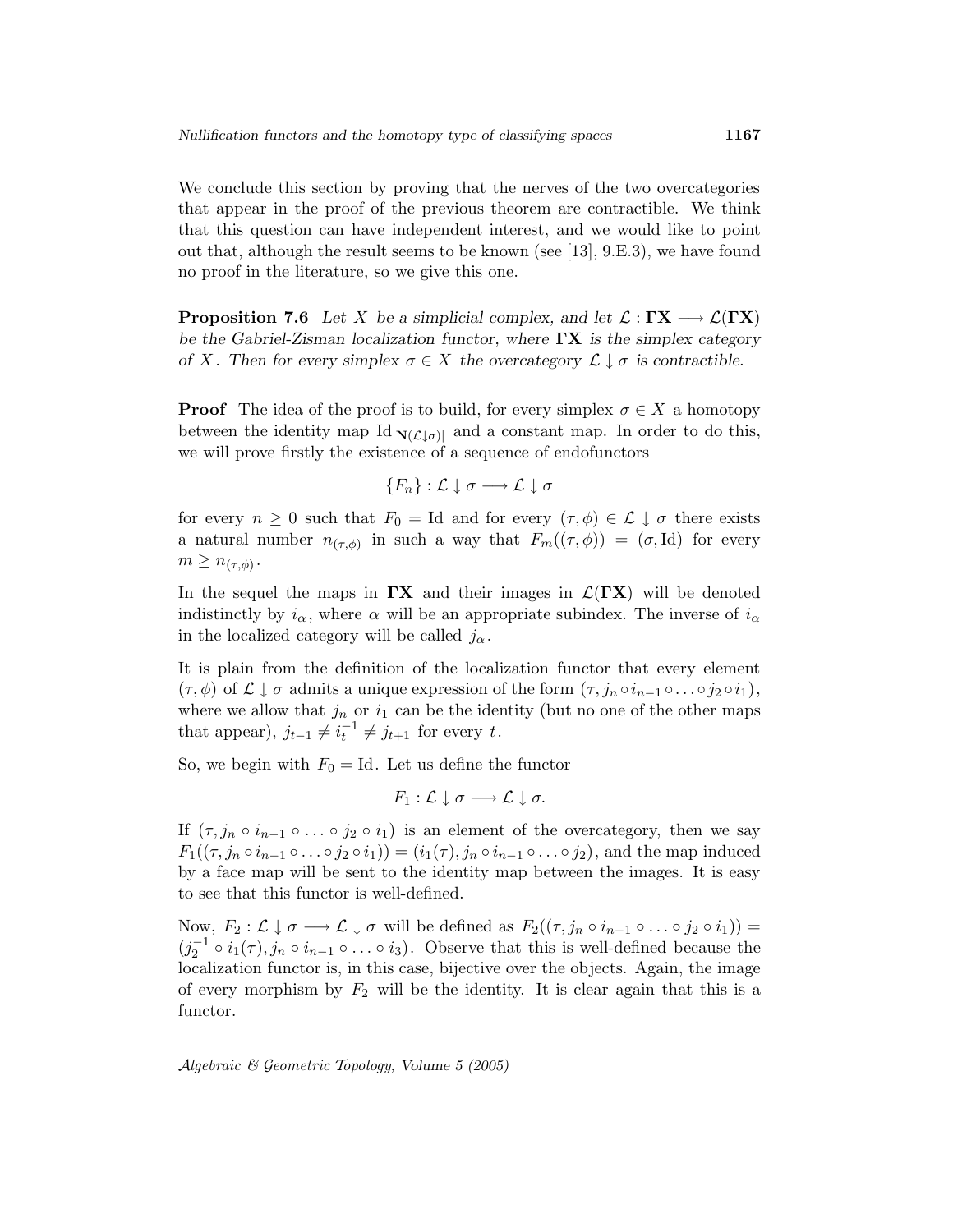In an analogous way, we can define, for m odd,  $F_m((\tau,j_n \circ i_{n-1} \circ \ldots \circ j_2 \circ i_1)) =$  $(i_m \circ j_{m-1} \circ i_1(\tau), j_n \circ i_{n-1} \circ \ldots j_{m+1}),$  and for m even,  $F_m((\tau, j_n \circ i_{n-1} \circ \ldots \circ j_m))$  $(j_2 \circ i_1) = (j_m \circ i_{m-1} \circ i_1(\tau), j_n \circ i_{n-1} \circ \ldots i_{m+1}),$  and the image sends every morphism to the identity map. This is the sequence we were looking for.

Our next goal will be to relate all these functors by natural transformations, in order to obtain the desired homotopy.

Let  $m \geq 0$  be again a natural number. First we will define the transformation  $T_{2m}: F_{2m} \longrightarrow F_{2m+1}$ . If  $(\tau, j_n \circ i_{n-1} \circ \ldots \circ j_2 \circ i_1)$  is an object of the overcategory, we define the map  $F_{2m}((\tau,j_n \circ i_{n-1} \circ \ldots \circ j_2 \circ i_1)) \longrightarrow F_{2m+1}((\tau,j_n \circ i_{n-1} \circ \ldots \circ j_n \circ j_n))$  $(j_2 \circ i_1)$  as the obvious map induced by

$$
i_{2m} : j_{2m-1} \circ \ldots \circ i_1(\tau) \longrightarrow i_{2m} \circ j_{2m-1} \circ \ldots \circ i_1(\tau).
$$

On the other hand, we define, for every  $m \geq 1$ , the natural transformation  $T_{2m-1}: F_{2m} \longrightarrow F_{2m-1}$  in the following way:  $F_{2m}((\tau,j_n \circ i_{n-1} \circ \ldots \circ j_2 \circ i_1)) \longrightarrow$  $F_{2m-1}((\tau,j_n \circ i_{n-1} \circ \ldots \circ j_2 \circ i_1))$  is the map induced by

$$
i_{2m-1} : j_{2m-1} \circ \ldots \circ i_1(\tau) \longrightarrow i_{2m-2} \circ j_{2m-3} \circ \ldots \circ i_1(\tau).
$$

Recall the fact that, by definition of the j's,  $j^{-1}$  represents a morphism in  $\Gamma X$ . By the previous arguments we have defined a string of natural transformations

$$
\mathrm{Id}=F_0 \xrightarrow{T_0} F_1 \xleftarrow{T_1} F_2 \xrightarrow{T_2} F_3 \xleftarrow{T_3} \dots
$$

Before we continue, we shall do a couple of remarks.

• It is known ([16], I.5) the functors  $F_n$  define simplicial maps from nerves  $N(F_n): N(\mathcal{L} \downarrow \sigma) \longrightarrow N(\mathcal{L} \downarrow \sigma)$ 

which, the same way, define maps  $|f_n|$  from the realization of the nerve to itself. The fact that  $F_n$  is always related to  $F_{n+1}$  by a natural transformations means that  $f_n$  is simplicially homotopic to  $f_{n+1}$ , and, in addition,  $|f_n|$  is homotopic to  $|f_{n+1}|$ . The crucial point here is the homotopies between the realization of the maps are first defined over the vertices of the nerve of  $\mathcal{L} \downarrow \sigma \times I$  (with the usual simplicial structure of the product) and then extended by linearity to all the complex. We will use this fact later.

• Let  $(\tau, j_n \circ \ldots \circ i_1)$  be an object of the overcategory. From the definitions of the functors  $F_i$  we can deduce that  $F_n \circ \dots \circ F_1((\tau, j_n \circ \dots \circ i_1)) = (\sigma, \text{Id}).$ So, as the chain of maps  $j_n \circ \dots \circ i_1$  is always finite, we can say that for every  $(\tau,\phi) \in (\mathcal{L} \downarrow \sigma)$  there exists a minimal natural number  $n_{(\tau,\phi)}$ such that  $F_{n_{\tau,\phi}} \circ \ldots \circ F_1((\tau,\phi)) = (\sigma,\mathrm{Id})$ . At the level of nerves, we are saying that for every vertex  $v \in N(\mathcal{L} \downarrow \sigma)$  there exists  $n_v$  such that  $f_{n_v} \circ \ldots \circ f_1(v) = N(\sigma, Id).$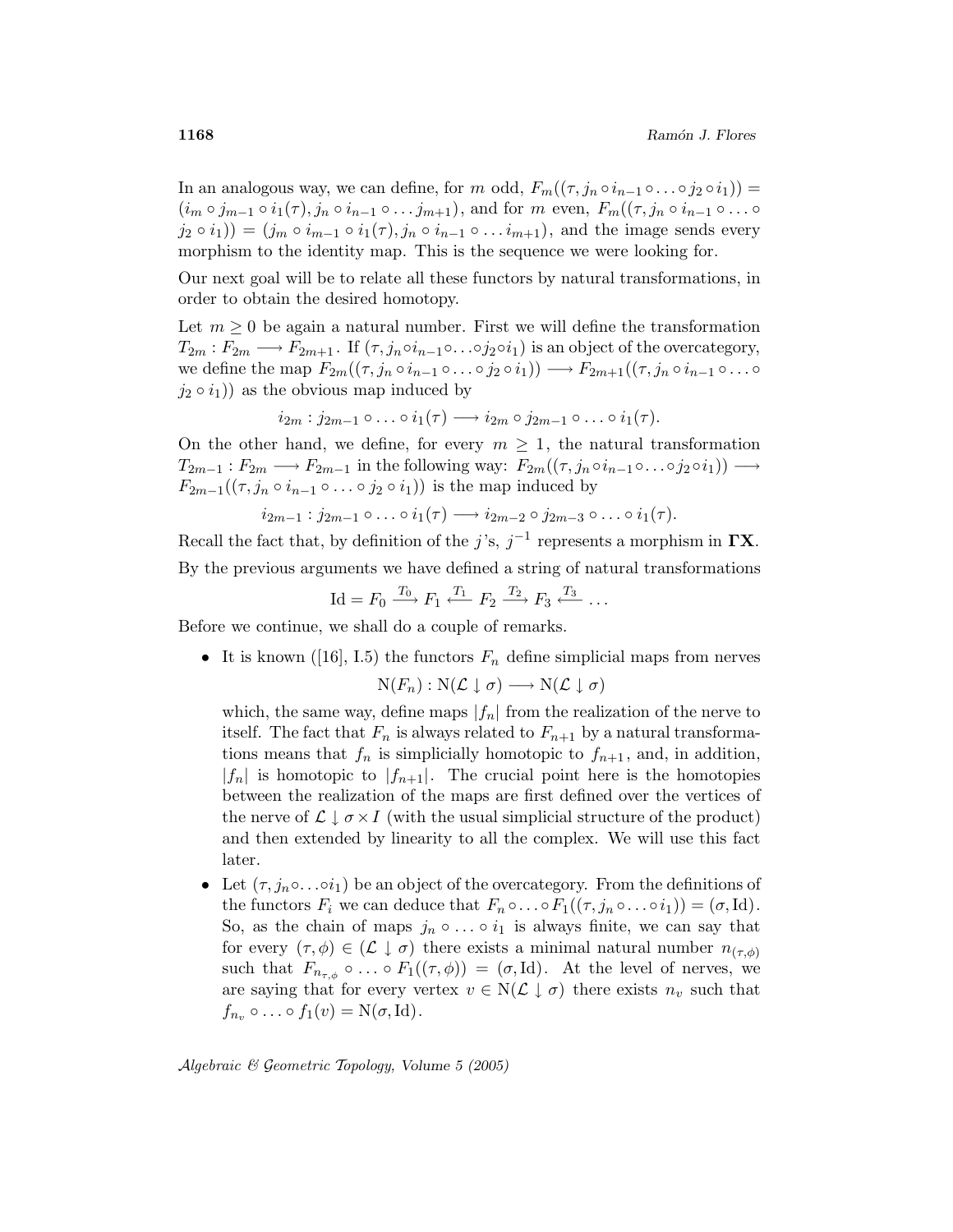For n even, let us call  $H_n$  the simplicial homotopy induced by the transformation  $T_n$ . If n is odd, we call  $H'_{n-1}$  the homotopy induced by  $T_n$  between  $f_n$ and  $f_{n-1}$ , and put  $H_{n-1}(x,t) = H'_{n-1}(x,1-t)$ , the homotopy that begins in  $f_{n-1}$  and ends at  $f_n$ .

Now we are prepared to define the homotopy between the identity and the constant map from the realization to itself with value  $N(\sigma, Id)$  (in the rest we will call this element ∗). So, consider a vertex  $v \in N(\mathcal{L} \downarrow \sigma)$ . We define a map  $H: \left\vert N(\mathcal{L}\downarrow)\sigma \right\vert \times I \longrightarrow \left\vert N(\mathcal{L}\downarrow)\sigma \right\vert$  by

$$
H(v,t) = \begin{cases} |H_0|(v, n_v t) & \text{if } t \in [0, \frac{1}{n_v}] \\ |H_1|(v, n_v t - 1) & \text{if } t \in [\frac{1}{n_v}, \frac{2}{n_v}] \\ \vdots & \vdots \\ |H_{n-1}|(v, n_v t - (n-1)) & \text{if } t \in [\frac{n_v - 1}{n_v}, 1] \end{cases}
$$

The map H defined in this way lineally extends to all of  $|N(\mathcal{L} \downarrow \sigma)|$ . Let us see that  $H$  is the desired map.

- (1) If v is a vertex of  $N(\mathcal{L} \downarrow \sigma)$ ,  $H(v, 0) = H_0(v, 0) = v$ . In the same way,  $H(v, 1) = H_{n_v}(v, 1) = *$ . As  $|H|_i$  is defined by linear extension for every i and the same happens with  $H$ , the previous equalities hold for every point of the complex.
- (2) H is continuous with respect to t because the homotopies  $|H_i|$  are, and  $|H_j(x, 1)| = f_{j+1}(x) = |H_{j+1}(x, 0)|$  for every  $x \in \mathbb{N}(\mathcal{L} \downarrow \sigma)|$ .
- (3) Finally, H is continuous respect the first component because it is defined by linear extension of a map defined on the vertices of a simplicial complex.

These three statements prove that  $H$  is the homotopy between the identity and the constant map we were looking for. So,  $\mathcal{L} \downarrow \sigma$  is contractible.  $\Box$ 

### References

- [1] S I Adyan, Problema Bernsaida i tozhdestva v gruppakh, [The Burnside problem and identities in groups], Izdat. "Nauka", Moscow (1975)
- [2] G Z Arone, W G Dwyer, Partition complexes, Tits buildings and symmetric products, Proc. London Math. Soc. (3) 82 (2001) 229–256
- [3] P Baum, A Connes, N Higson, Classifying space for proper actions and K theory of group  $C^*$ -algebras, from: " $C^*$ -algebras: 1943–1993 (San Antonio, TX, 1993)", Contemp. Math. 167, Amer. Math. Soc. Providence, RI (1994) 240–291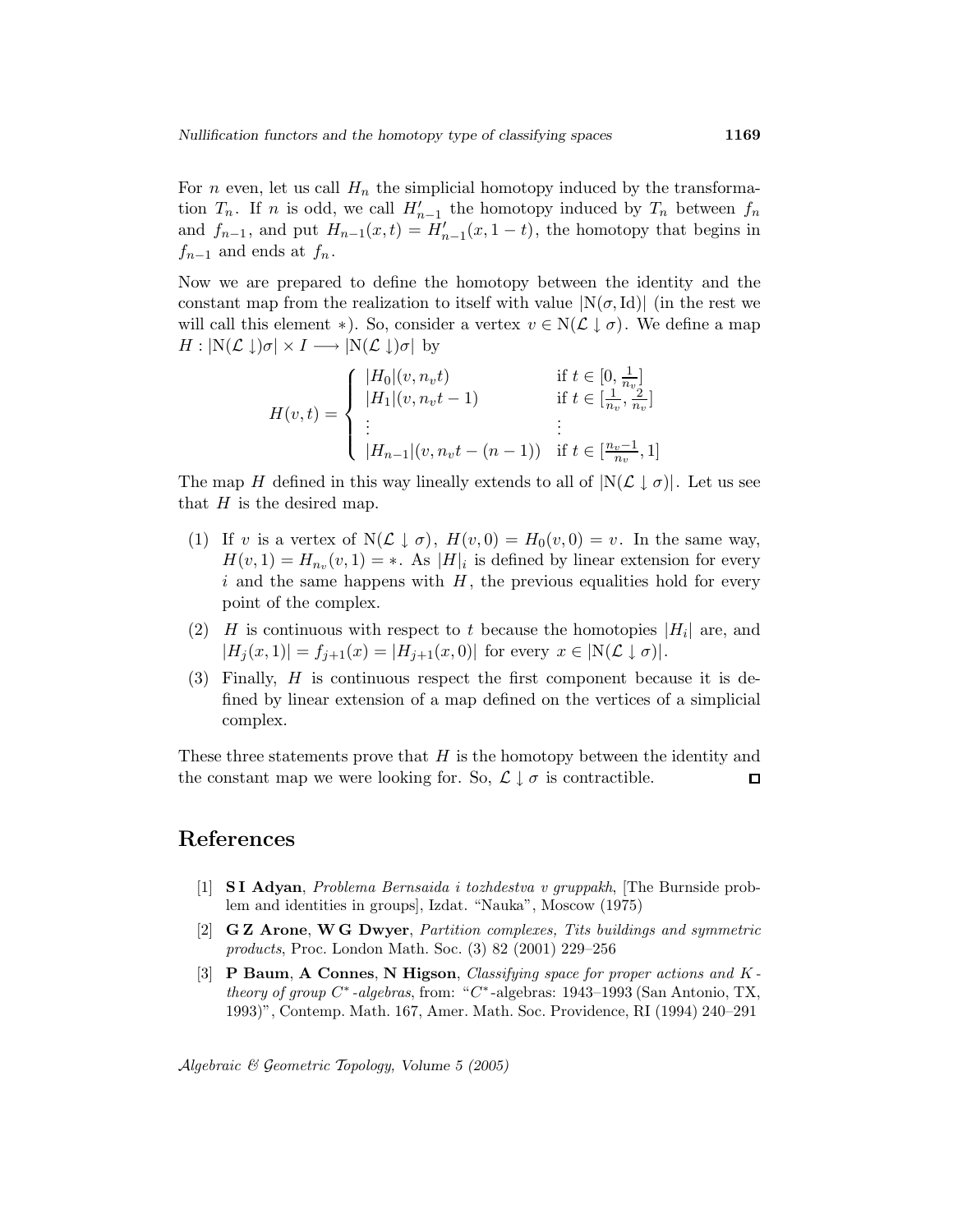- [4] A K Bousfield, Localization and periodicity in unstable homotopy theory, J. Amer. Math. Soc. 7 (1994) 831–873
- [5] A K Bousfield, Homotopical localizations of spaces, Amer. J. Math. 119 (1997) 1321–1354
- [6] A K Bousfield, D M Kan, Homotopy limits, completions and localizations, Lecture Notes in Mathematics 304, Springer-Verlag, Berlin (1972)
- [7] K S Brown, Cohomology of groups, Graduate Texts in Mathematics 87, Springer-Verlag, New York (1982)
- [8] W Chachólski, On the functors  $CW_A$  and  $P_A$ , Duke Math. J. 84 (1996) 599– 631
- [9] J H Conway, The orbifold notation for surface groups, from: "Groups, combinatorics & geometry (Durham, 1990)", London Math. Soc. Lecture Note Ser. 165, Cambridge Univ. Press, Cambridge (1992) 438–447
- [10] H SM Coxeter, W O J Moser, Generators and relations for discrete groups, Second edition. Ergebnisse der Mathematik und ihrer Grenzgebiete, Neue Folge, Band 14, Springer-Verlag, Berlin (1965)
- [11] W Dicks, PH Kropholler, IJ Leary, S Thomas, Classifying spaces for proper actions of locally finite groups, J. Group Theory 5 (2002) 453–480
- [12] T tom Dieck, Transformation groups, de Gruyter Studies in Mathematics 8, Walter de Gruyter & Co. Berlin (1987)
- [13] E Dror Farjoun, Cellular spaces, null spaces and homotopy localization, Lecture Notes in Mathematics 1622, Springer-Verlag, Berlin (1996)
- [14] MPF du Sautoy, JJ McDermott, GC Smith, Zeta functions of crystallographic groups and analytic continuation, Proc. London Math. Soc. (3) 79 (1999) 511–534
- [15] W G Dwyer, Homology decompositions for classifying spaces of finite groups, Topology 36 (1997) 783–804
- [16] W G Dwyer, H-W Henn, Homotopy theoretic methods in group cohomology, Advanced Courses in Mathematics. CRM Barcelona, Birkhäuser Verlag, Basel (2001)
- [17] R J Flores, Nullification and cellularization of classifying spaces of finite groups, preprint, available at: http://hopf.math.purdue.edu/cgi-bin/generate?/Flores/draft1
- [18] P Gabriel, M Zisman, Calculus of fractions and homotopy theory, Ergebnisse series 35, Springer-Verlag, New York (1967)
- [19] P G Goerss, J F Jardine, Simplicial homotopy theory, Progress in Mathematics 174, Birkh¨auser Verlag, Basel (1999)
- [20] J Hollender, R M Vogt, Modules of topological spaces, applications to homotopy limits and  $E_{\infty}$  structures, Arch. Math. (Basel) 59 (1992) 115–129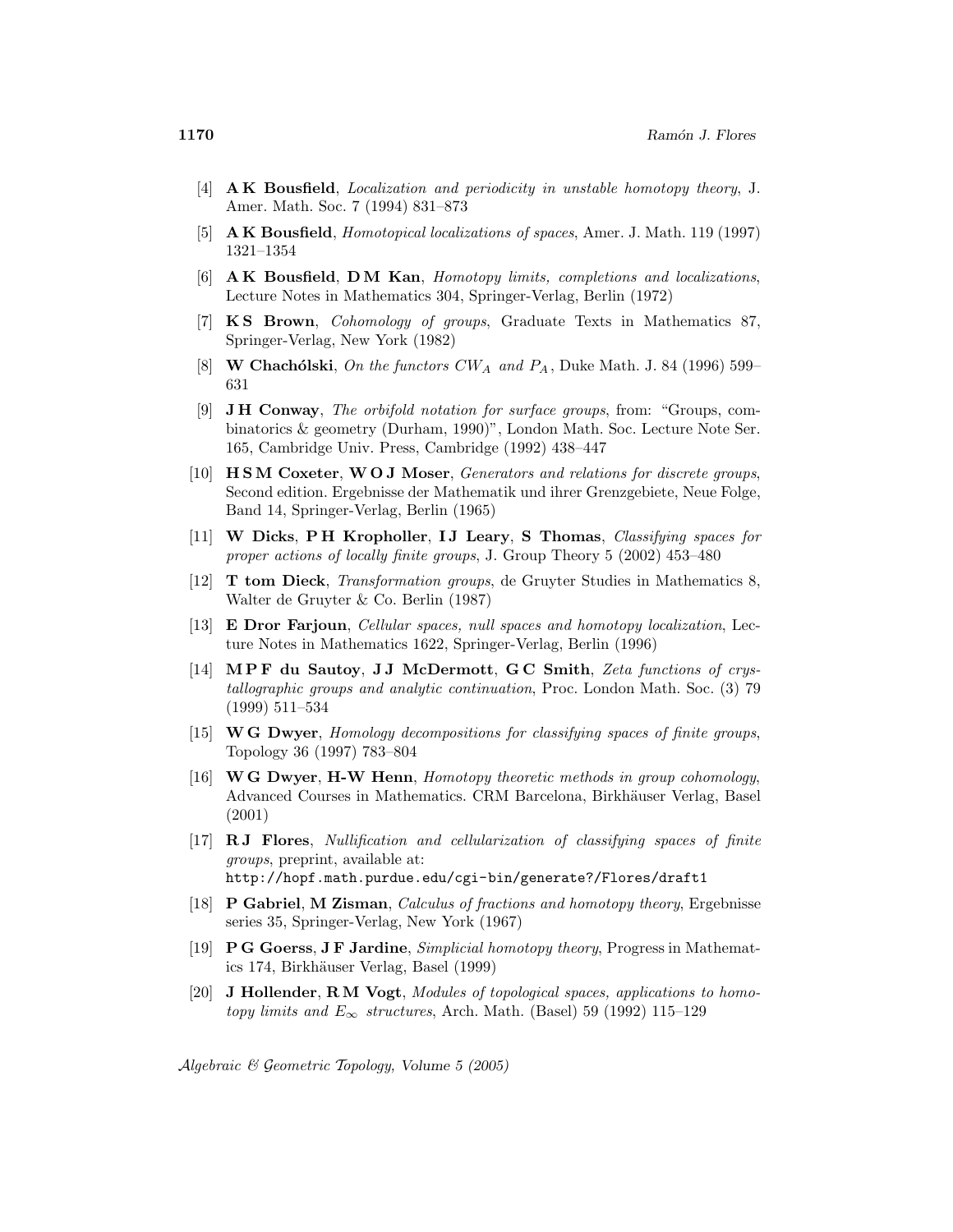- [21] J F Jardine, Simplicial approximation, Theory Appl. Categ. 12 (2004) No. 2, 34–72
- [22] A.G. Kurosh, The theory of groups, vol. II, Chelsea publishing Co., 1960. LOOKUP
- [23] J Lannes, L Schwartz, Sur la structure des A-modules instables injectifs, Topology 28 (1989) 153–169
- [24] IJ Leary, BEA Nucinkis, Every CW-complex is a classifying space for proper bundles, Topology 40 (2001) 539–550
- [25] X Lee, http://www.xahlee.org/Wallpaper dir/c5 17WallpaperGroups.html
- $[26]$  S Levy, http://www.geom.umn.edu/docs/reference/CRC-formulas/book.html
- [27] W Lück, The type of the classifying space for a family of subgroups, J. Pure Appl. Algebra 149 (2000) 177–203
- [28] W Lück, Survey on classifying spaces for families of subgroups, Preprintreihe SFB 478 - Geometrische Strukturen in der Mathematik, Heft 308, Münster (2004)
- [29] W Lück, R Stamm, Computations of  $K$  and L-theory of cocompact planar groups, K -Theory 21 (2000) 249–292
- [30] S MacLane, Categories for the working mathematician, Springer-Verlag, New York (1971)
- [31] H Miller, The Sullivan conjecture on maps from classifying spaces, Ann. of Math. 120 (1984) 39–87
- [32] G Mislin, On the classifying space for proper actions, from: "Cohomological methods in homotopy theory (Bellaterra, 1998)", Progr. Math. 196, Birkhäuser, Basel (2001) 263–269
- [33] G Mislin, A Valette, Proper group actions and the Baum-Connes conjecture, Advanced Courses in Mathematics. CRM Barcelona. Birkhäuser Verlag, Basel (2003)
- [34] A Y Ol'shanskiı̆, Geometriya opredelyayushchikh sootnoshenii v gruppakh [The geometry of defining relations in groups], Sovremennaya Algebra [Modern Algebra], "Nauka", Moscow (1989)
- [35] D Robinson, Finiteness conditions and generalized soluble groups, Ergebnisse series 62, Springer-Verlag, New York-Berlin (1972)
- [36] D Schattschneider, The plane symmetry groups: their recognition and notation, Amer. Math. Monthly 85 (1978) 439–450
- [37] J-P Serre, Cohomologie des groupes discrets, from: "Prospects in mathematics (Proc. Sympos. Princeton Univ. Princeton, NJ, 1970)", Princeton Univ. Press, Princeton, NJ (1971) 77–169. Ann. of Math. Studies, No. 70